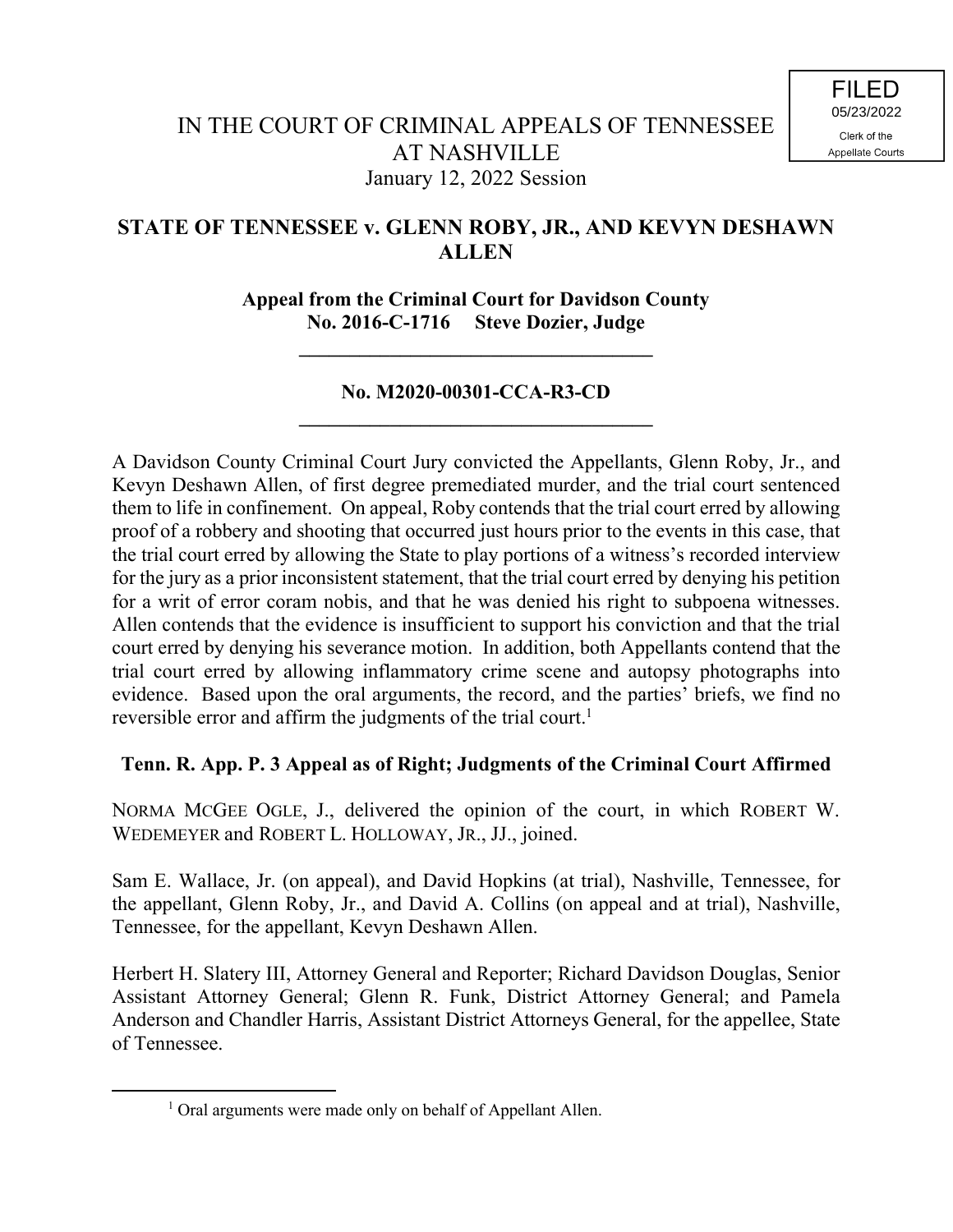#### **OPINION**

#### **I. Factual Background**

In the early morning hours of January 3, 2016, a man walking his dog found the body of the victim, Adrin Ohaekwe, lying in a yard on Old Smith Springs Road in Nashville.<sup>2</sup> He had been shot multiple times. The previous evening, the victim and one of the Appellants, Roby, allegedly had committed a robbery and shooting in Smyrna. The State theorized that Roby, with Allen's assistance, killed the victim in order to prevent Roby's apprehension for the prior robbery and shooting.

In September 2016, the Davidson County Grand Jury returned a three-count indictment, charging the Appellants in count one with the first degree premediated murder of the victim; charging MacKenzie Aleese Colling in count two with being an accessory after the fact; and charging Colling in count three with tampering with evidence. Colling's case was severed from that of the Appellants, and the Appellants were tried jointly in October 2018.

At trial, Tamera Hawkins, the victim's mother, testified that in January 2016, the victim was living on Seton Court in Smyrna and was in a relationship with Joy Gause. The victim's birthday was January 3, so Hawkins and her daughters took a birthday present to the victim on January 2. That was the last time Hawkins saw the victim alive.

Twenty-two-year-old Dallas Padgett testified that in January 2016, he was a college student but was "back home in Smyrna for Christmas break." Padgett knew the victim because they played basketball together and casually exchanged marijuana. Padgett also sold marijuana. On the evening of January 2, Padgett was at a friend's house and was supposed to sell a quarter pound of marijuana to the victim. The victim arrived at the house about 6:00 p.m. He entered the house alone and went into the back bedroom with Padgett and two of Padgett's friends. The marijuana was in the bedroom, and the victim showed Padgett the money for the drug deal. The victim saw a pair of shoes in the bedroom and said that his "cousin" may want to buy them. The victim, Padgett, and Padgett's two friends went to the front door of the home, and Roby came inside. Padgett said he had never seen or heard of Roby prior to that day, and he identified Roby in the courtroom.

Padgett testified that the five of them went into the back bedroom and that "[t]he next thing I remember was the door, as in the bedroom door, being reopened. And immediately the first thing I saw was a pistol in the corner of the door, immediately fired off in the corner at no one." The shooter then fired five shots at Padgett, striking him in

 $\overline{a}$ 

<sup>&</sup>lt;sup>2</sup> During trial, the victim often was referred to as "Adrian." However, the victim was named in the indictment as "Adrin Benjamin Ohaekwe," and the record confirms that his first name was "Adrin."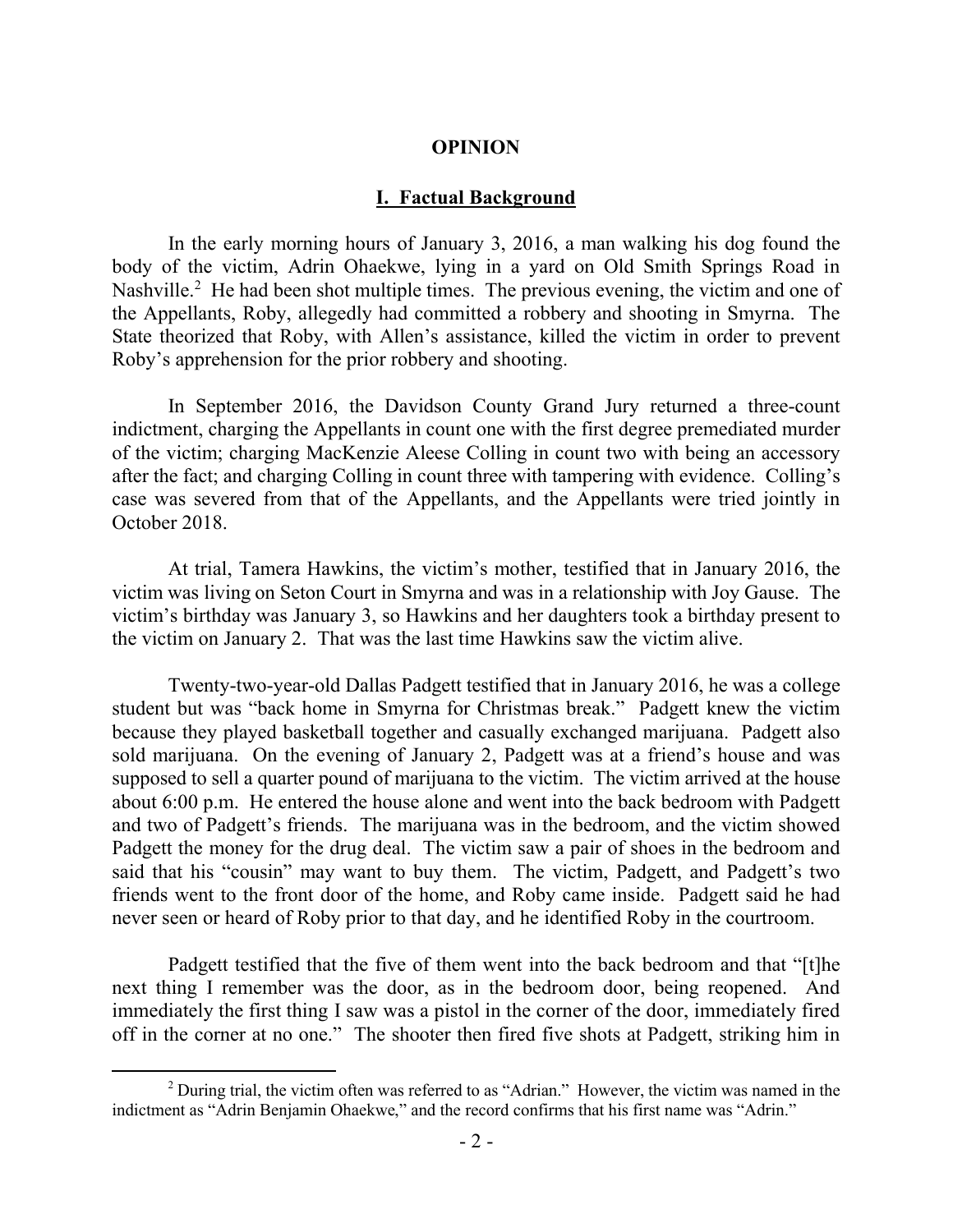the chest. Padgett said that he saw the shooter and that he was "100 percent" sure the shooter was Roby. The State asked if Roby or the victim said anything prior to the shooting, and Padgett stated, "In the heat of the moment, maybe like 'give me that [sh\*t]' or 'come up off' or something, just yelling." After the shooting, Roby and the victim ran out of the house. Padgett said he thought they took the marijuana. Padgett's two friends drove him to StoneCrest Medical Center in Smyrna, and he was "life flighted" to a Nashville hospital where he spent fifteen days.

On cross-examination by counsel for Roby, Padgett acknowledged that he was charged with selling marijuana but that he "got out of those charges." At the time of the Appellant's trial, though, a charge of simple possession was pending against Padgett. Padgett acknowledged that he had sold marijuana to the victim multiple times prior to January 2 and that he and the victim exchanged text messages about the drug deal that was supposed to occur on January 2. Padgett never saw Roby outside prior to the shooting and robbery.

Officer Christopher Rowlett of the Smyrna Police Department (SPD) testified that on January 2, 2016, he helped process the crime scene in which Dallas Padgett had been shot. Officer Rowlett collected a projectile and five shell casings. One casing was outside on the street, and four casings were in the bedroom.

Gary Walker testified that he lived in Nashville on Old Smith Springs Road, which he described as "an older street that has approximately eight houses on it, very little traffic and it's a dead end." About 3:30 or 4:00 a.m. on January 3, 2016, Walker was walking his dog and saw a pair of shoes. He then saw "a body in [a] driveway." Walker did not check to see if the person was alive but noticed frost on the back of the person's jacket. Walker called 911.

Officer Leonard Spadavecchia of the Metropolitan Nashville Police Department (MNPD) testified that he responded to Old Smith Springs Road and saw "a deceased male black at the base of a driveway right off the street." Four shell casings were around the body. Officer Mark Rosenfield of the MNPD testified that he photographed the crime scene and that the deceased male was lying on the ground with his feet toward the road and his head toward a home. A cellular telephone was in his left hand. Officers found a projectile in the ground underneath the body but did not find a weapon.

Officer Ken Wolfe of the MNPD testified that he responded to Old Smith Springs Road and prepared a crime scene diagram. The deceased man had gunshot wounds to his head and face, and four nine-millimeter shell casings were around his body. When the medical examiner's officer removed the body from the scene, officers noticed "a very definite defect under the body." They "started digging" in the ground and found a projectile. Detective Gregory Jennings of the MNPD testified that no identification was on the body. A cellular telephone was in the deceased man's left hand, so Detective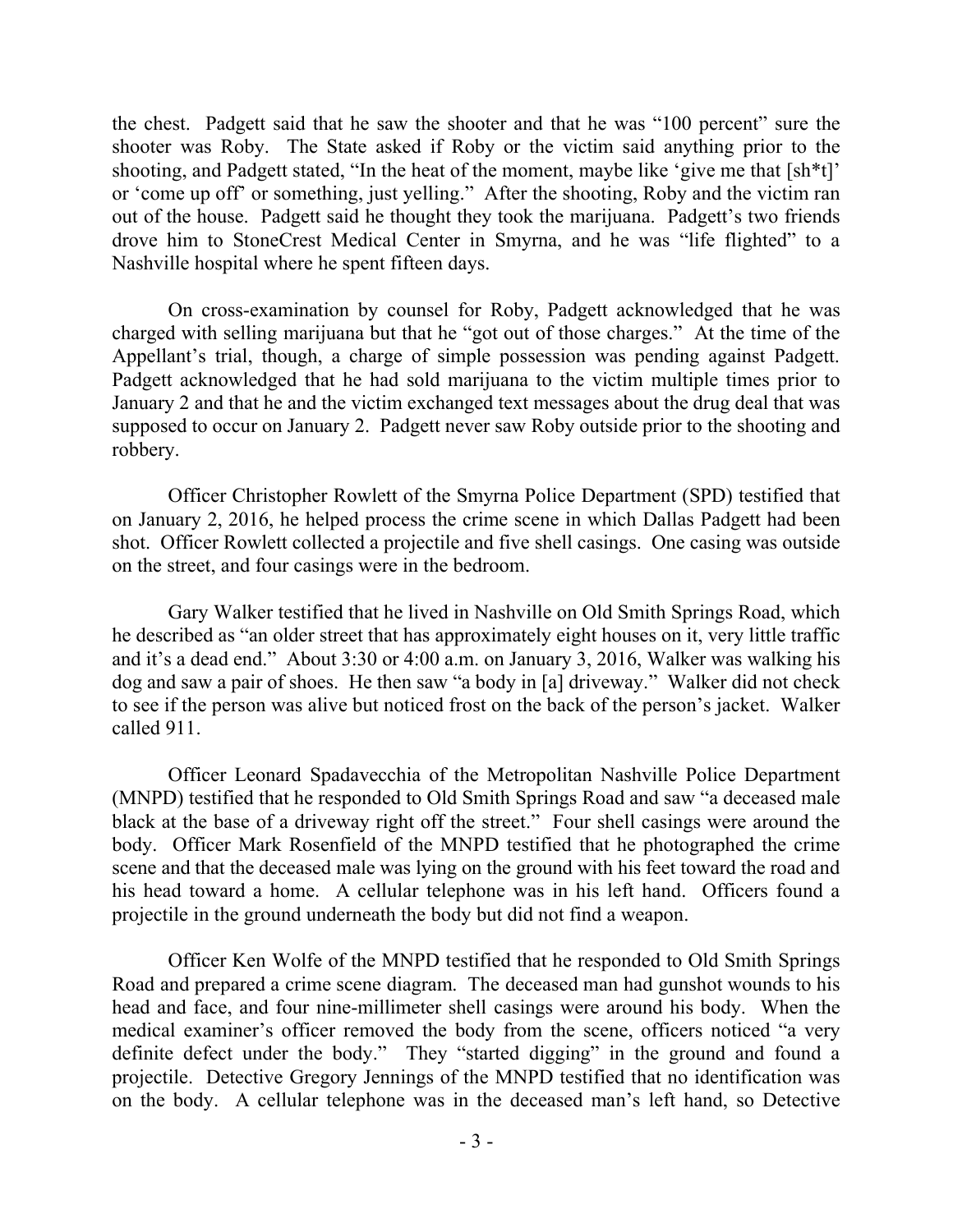Jennings obtained the number for the telephone to try to identify him. The telephone number was xxx-xxx-3213.

Brian Blaylock testified that in January 2016, he was the Human Resources Manager for Interstate Warehousing in Murfreesboro. Roby and the victim worked for the company as material handlers and forklift operators and were "acquaintances." At law enforcement's request, Blaylock reviewed video surveillance for Interstate Warehousing that was recorded on the night of January 2, 2016. Blaylock said the video showed that Roby entered the building and was inside about twenty minutes. Roby spoke with another employee, exited the building, and appeared to be carrying something "wadded up." Blaylock said that the video did not show the victim in the building but that Blaylock "heard that he was in the parking lot at the time." Blaylock stated that video of the parking lot showed that after Roby left the building, a man walked up to another man who was standing beside a black sedan. However, Blaylock could not identify the men as Roby and the victim.

Sharon Tilley of the MNPD's Crime Laboratory testified that in January 2016, she processed a red Nissan Altima and swabbed the car for fingerprints and DNA. She did not see any blood in the vehicle but found identification for Victoria Robertson and Kevyn Allen.

Joy Gause testified that in January 2016, she and the victim had been in a romantic relationship for more than two years and were living on Seton Court in Smyrna. Gause met Roby for the first time on her birthday in November 2015. The victim and Roby worked together at Interstate Warehousing, and the victim owned a white iPhone.

Gause testified that on the night of January 2, she received telephone calls and text messages from the victim. The calls and texts did not come from the victim's iPhone but from two different numbers Gause did not recognize: xxx-xxx-4767 and xxx-xxx-3213. Gause said the calls "were kind of hard to hear" and explained, "I don't know if he was trying to be low about what he was saying because he was acting as if he was scared and stuff like that. So I really couldn't -- the reception . . . was bad." She said that she and the victim talked "off and on" that night and that the police kept "coming back and forth to the house looking for certain individuals." Gause told the victim that she was being "harassed" by the police.

Gause identified "screen shots" of her telephone for the jury, showing the calls and texts she received from the victim. Between 8:03 p.m. and 9:48 p.m., the victim called Gause five times from xxx-xxx-4767. Later that night, she went to the SPD and provided officers with information in her telephone. She and an officer used her telephone to try to call the victim at xxx-xxx-4767, but he did not answer. At 11:55 p.m., Gause received two text messages from xxx-xxx-3213. The first message read, "Wassup baby girl." Gause said she knew the victim sent the message because he used to refer to her as "baby girl."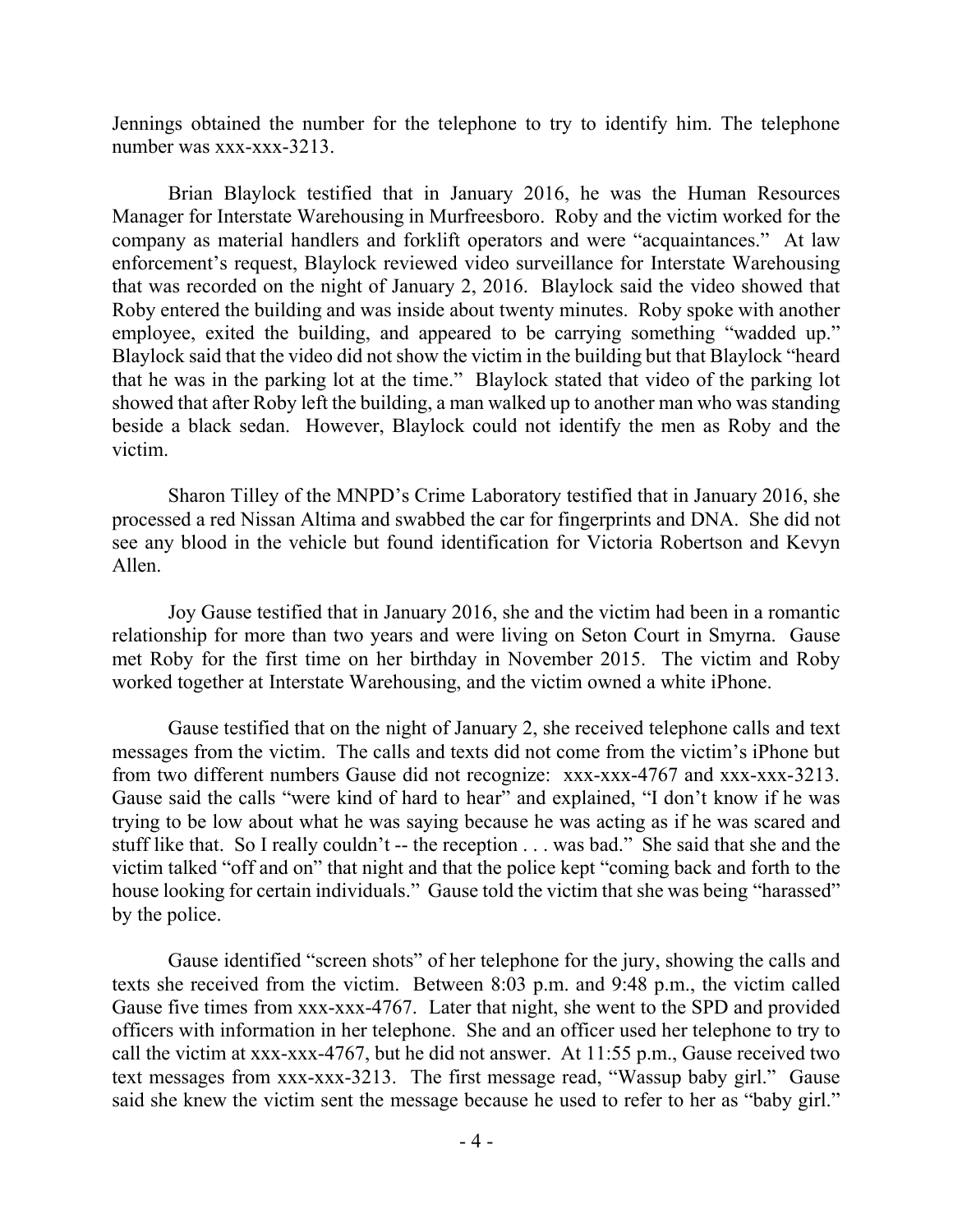The second message read, "Call me this yo [n\*gga]." Between 11:54 p.m. on January 2 and 12:03 a.m. on January 3, which was the victim's birthday, Gause had four "missed calls" on her telephone from xxx-xxx-3213. At 12:08 a.m., she had a missed call from xxx-xxx-4767. Gause left the SPD in the early morning hours of January 3. At 1:18 a.m., she texted the victim at xxx-xxx-3213, but he did not reply. She kept texting him at that number but never heard from him.

Detective Rick Hall of the SPD testified that on January 2, 2016, he learned that someone had been taken to StoneCrest Medical Center in Smyrna with a bullet wound to the chest. Detective Hall went to the house where the shooting had occurred and spoke with witnesses. Officers collected shell casings and a projectile at the scene. Detective Hall looked in a cellular telephone related to the Smyrna case and learned that the drug deal had originated on Seton Court. He went to Seton Court and met with Joy Gause, who was "kind of cooperative in the beginning." He then went to Interstate Warehousing because Roby and the victim were employed there.

Detective Hall testified that Gause's cellular telephone number was xxx-xxx-4038. In the early morning hours of January 3, he used her telephone to speak with the victim and Roby. He spoke with the victim at 12:44 a.m. and told the victim that he knew the victim was involved in the Smyrna shooting. He also told the victim that Gause "was tied up in this now" and that the victim should come to the SPD to "tell his side of the story." Detective Hall spoke with Roby at 12:47 a.m. for eight minutes. He told Roby that Roby had been identified in a "photo lineup" and that warrants had been issued for Roby's and the victim's arrests. Roby denied being involved in the Smyrna incident and was "argumentative." He claimed that he had never been to Smyrna and that he had been with his girlfriend all night. Detective Hall told Roby that he needed to come to the SPD and that "you're going to see yourself on the news in the morning if you don't come in and see me." Roby said he was going home and hung up on Detective Hall, so Detective Hall issued a media release about the Smyrna shooting because Roby and the victim "were still together" and were considered "armed and dangerous." The media release included photographs and descriptions of Roby and the victim.

Detective Hall testified that at 11:00 a.m. on January 3, Roby came to the police department and turned himself in. Roby's father and MacKenzie Colling, who was Roby's girlfriend, were with him, and Detective Hall interviewed all three of them. Roby maintained that he was with Colling the previous night and that he did not know anything about the Smyrna shooting. The next day, officers with the SPD and the MNPD began to suspect that the Smyrna shooting and the victim's death were related. Detective Hall provided the shell casings and projectile collected in Smyrna to the MNPD so that the evidence could be compared with the evidence found on Old Smith Springs Road.

Detective Hall testified that on January 8, he executed a search warrant at the home of Roby's parents in Spring Hill. Roby's mother's car, which officers suspected had been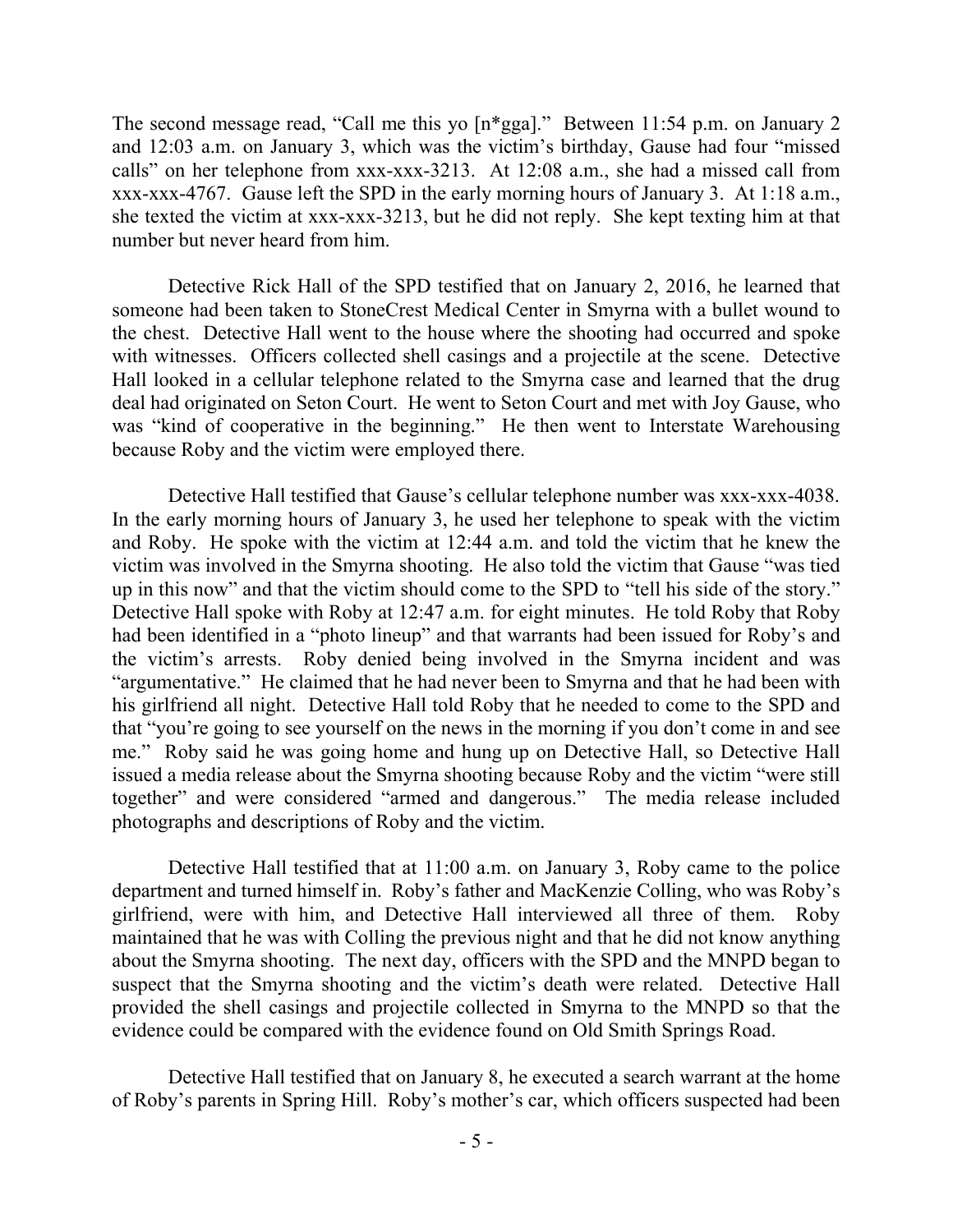used in the crimes, was in the garage and had been "professionally cleaned." Detective Hall described the car as a "bluish gray" four-door sedan. He looked for a semi-automatic pistol during his search of the home but did not find one. Roby's cellular telephone had been disassembled, but Detective Hall was able to find all of the pieces and put the telephone back together.

On cross-examination by counsel for Roby, Detective Hall acknowledged that he did not find any nine-millimeter ammunition during the search. Roby's mother told Detective Hall that her car had been "washed." Roby was still in jail at the time of the search, and nothing indicated that he had been responsible for having the car cleaned. When Detective Hall spoke with Roby on the telephone in the early-morning hours of January 3, he did not tell Roby that the victim was being cooperative in the Smyrna investigation. Detective Hall acknowledged that it was not unusual for suspects like Roby to be uncooperative with the police.

Twenty-four-year-old Rebekkah Barrett testified that in January 2016, she had just transferred to Middle Tennessee State University (MTSU) and was living in an apartment in Murfreesboro with several other women. About 9:00 p.m. on January 2, Barrett came home to find "a bunch" of men and women she did not know in her living room. She said that they were "smoking weed and hanging out" and that she went into her bedroom and shut the door. She then heard "a guy start rapping" and heard him say that he was going to "shoot somebody." Barrett fell asleep and did not know when the people left. The next morning, she saw information in the newspaper about the Smyrna shooting. A photograph of one of the suspects looked like one of the men she had seen the previous night.

Barrett testified that none of the men in her apartment introduced themselves to her, so she did not know their names. She went to the police department, and officers showed her some photographs. Barrett selected Roby's photograph and identified him as one of the men who had been in her apartment. Barrett acknowledged that she also identified the victim as being present.

On cross-examination by counsel for Roby, Barrett acknowledged that she could not say definitively that Roby was in her apartment on January 2. On redirect examination, though, she testified that she "definitely remember[ed]" him being there. She also said she thought he was the man who was rapping.

Joseph Williford testified that he was the Loss Prevention Manager for the Walmart on South Rutherford Boulevard near MTSU in Murfreesboro. At law enforcement's request, Williford obtained still images from store surveillance video and obtained cash register transactions for January 2, 2016. The images showed that at 10:24 p.m., two African-American men were in the sporting goods area where rifles, shotguns, and ammunition were displayed. Williford explained to the jury that guns and ammunition could not be obtained for purchase without the help of a Walmart employee. The images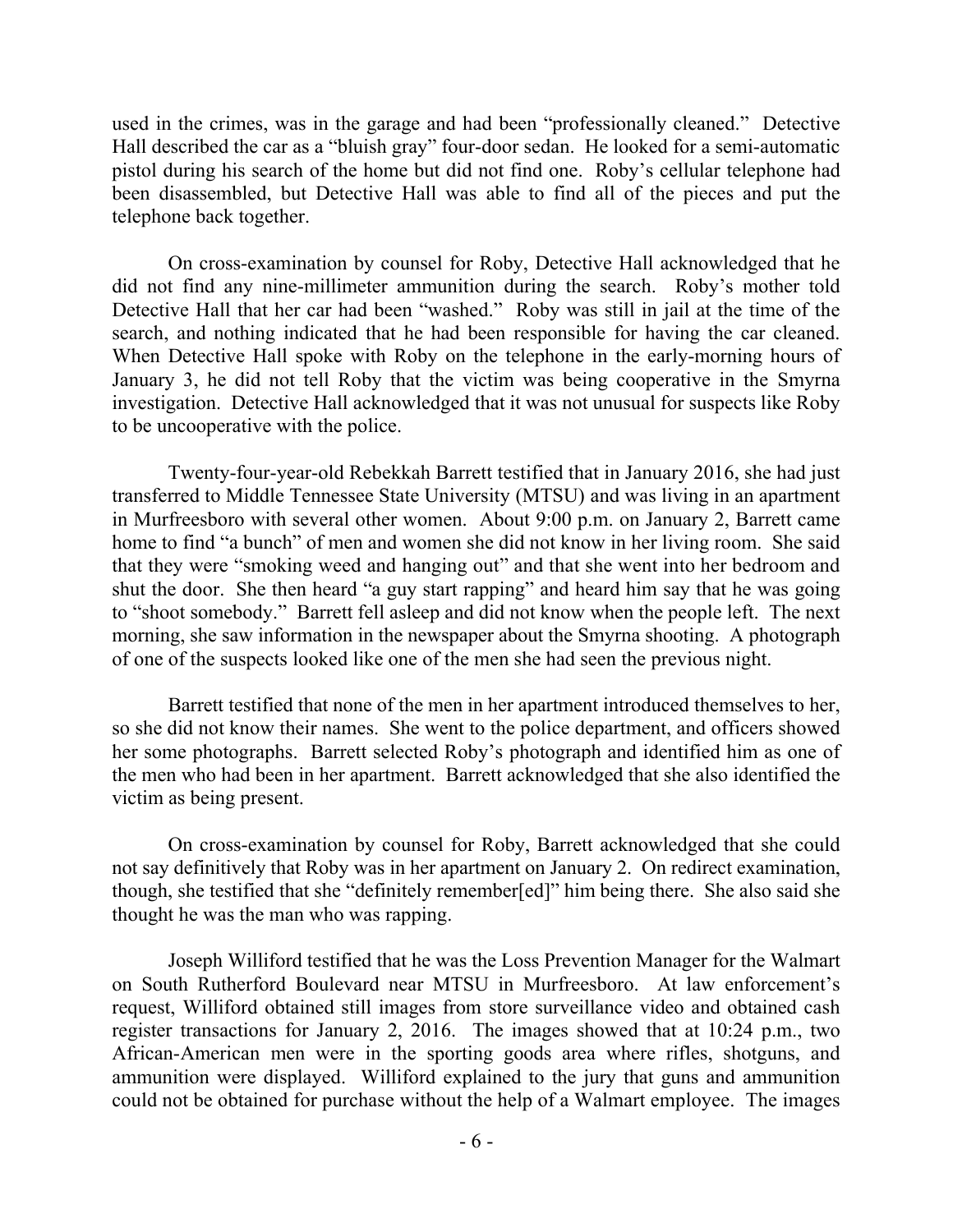showed that at 10:28 p.m., an assistant manager obtained a one-hundred-count box of ninemillimeter ammunition for the men and took it to a cash register. At 10:30 p.m., one of the men paid \$40 cash for a bag of oranges and the box of ammunition. He received \$17.16 change. At 10:38 p.m., a second purchase was made for a Huawei cellular telephone and forty-dollars-worth of prepaid calls. The cost of those items was \$77.79, and the buyer paid with \$100 cash. On cross-examination, Williford acknowledged that he did not know the brand of ammunition purchased.

MacKenzie Colling testified that in January 2016, she was nineteen years old and was living in Spring Hill with her parents. She had been dating Roby for about one and one-half years. Roby lived in Spring Hill with his parents and worked at Interstate Warehousing. Colling knew the victim and Kevyn Allen from Interstate Warehousing, and Roby would refer to Allen as "Kev." Roby owned a tan and black nine-millimeter handgun, and he would carry it with him whenever he left his house. Colling last saw the gun at Roby's house on January 1, 2016.

Colling testified that on January 2, she worked as an assistant manager at Finish Line in Cool Springs and went shopping with her sister after work. Colling got home about 9:00 p.m. and was there all night with her parents and siblings. She communicated with Roby via text messages that day, but she did not see him. Roby did not mention the victim in his texts. At 1:23 a.m. on January 3, Colling received a text message from xxx-xxx-4767, which was Roby's telephone number. The message read:

Omw<sup>3</sup> back yes...if anyone ask jus say u were with me till 1030..they ask what we did we went on a date..they ask where it's none of there business..tell them that…period...DONT EVER CHANGE THE STORY I JUS GAVE U….u dropped me off at kevs because I didn't have a car and u went home period ok?

Colling responded that she would help Roby.

Colling testified that about 6:00 a.m. on January 3, she agreed to meet Roby at the Kroger in Spring Hill. She told the jury that it was not unusual for them to meet after he finished working the night shift at Interstate Warehousing. Roby asked Colling to drive by his house to see "if there [were] any suspicious vehicles like parked cars near his house or anything [was] out of normal." Colling drove by the house but did not see anything unusual, and she met Roby in the Kroger parking lot. He was driving his mother's Ford Focus and was wearing a white t-shirt and camouflage pants. At that point, the State showed Colling a still image of a man wearing camouflage pants in Interstate Warehousing on the night of January 2 and a still image of the two men who were in Walmart on the night of January 2. Colling identified the man in Interstate Warehousing as Roby and

 $\overline{a}$ 

<sup>&</sup>lt;sup>3</sup> Colling said that "Omw" meant "on my way."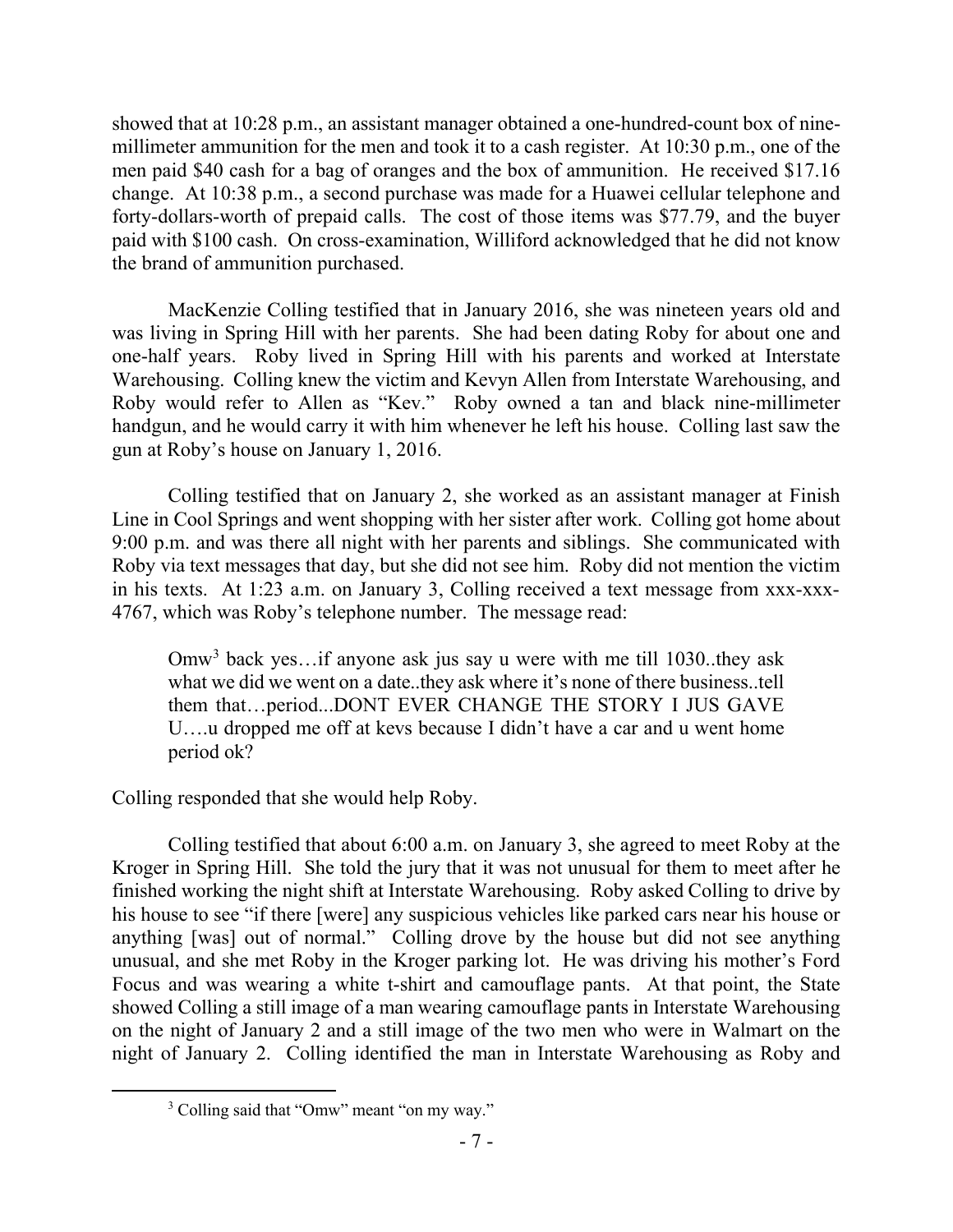identified the men in Walmart as Roby and the victim. Colling noted that in both images, Roby was wearing a distinctive red jacket with white sleeves. However, he was not wearing the jacket when she met him in the Kroger parking lot on January 3.

Colling testified that Roby was acting "weird" at Kroger and that she asked him what was going on. He told her that he took the victim to a friend's house and that the victim went inside. Roby claimed that he went to the door of the home and heard gunshots and that he and the victim ran back to Roby's car and drove away. Roby also claimed that he dropped off the victim at the victim's house and that Roby went to Allen's house.

Colling testified that Roby asked her to drive his mother's car, so she drove the Ford Focus to Roby's parents' house and parked it in the garage. Roby followed in Colling's maroon Monte Carlo. They went into Roby's bedroom, and Roby undressed to take a shower. After the shower, Roby turned on the television and saw a news story that said he and the victim were "wanted" for the Smyrna shooting. Colling said that Roby "was kind of freaking out," that he got dressed, and that he talked with his parents. At some point, Colling saw Roby near a trashcan at the home. She later looked in the trashcan and saw three pairs of "camo" pants and a couple of shirts.

Colling testified that Roby turned himself in to the SPD and that she and Roby's father went with him to the police department. She acknowledged that she was charged with crimes related to this case and that she entered into a "use immunity agreement," meaning that her statement to the police could not be used against her. She also acknowledged that she did not have an agreement with the district attorney's office about her case but that she was hoping to receive "favorable" treatment in exchange for her truthful testimony.

On cross-examination by counsel for Roby, Colling testified that she did not know the difference between a nine-millimeter firearm and a forty-caliber firearm. However, Roby told her that his gun was a nine-millimeter. On the morning of January 3, Colling did not see anything unusual in the Ford Focus and did not see any blood or dirt on Roby's clothing. She also did not see any guns or ammunition in Roby's bedroom. Colling denied lying to the police but said she "didn't tell them everything." She acknowledged that she did not tell the police about the clothing in the trash can.

Victoria Robertson testified that she and Allen dated for six years. At the time of trial, they were still in contact and had a close relationship. Robertson acknowledged that she was testifying under subpoena and that she was required to testify truthfully.

Robertson testified that in January 2016, she and Allen were living in an apartment in Murfreesboro and that Allen worked at Interstate Warehousing as a forklift operator. Allen and Roby were friends, and Roby would come to their apartment weekly. On the evening of January 2, Robertson and Allen were at home. About 11:30 p.m., Roby and the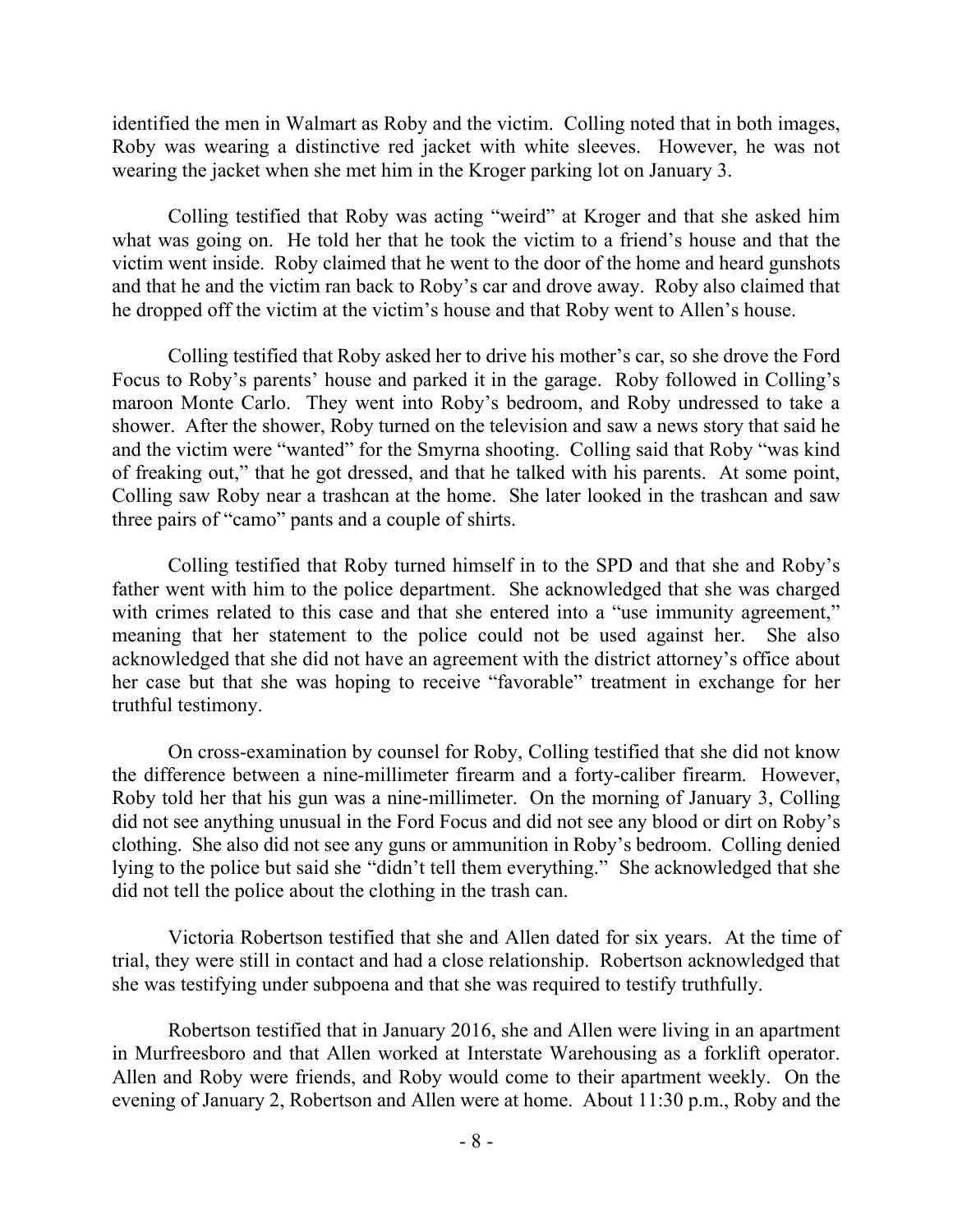victim arrived. Robertson had never met the victim previously. The three men sat on the couch and were laughing, talking, and watching television. Robertson acknowledged that while Roby and the victim were at her apartment, Allen told her that the victim had made statements about a robbery to people at Interstate Warehousing.

Robertson testified that she was in her bedroom but decided to go to McDonalds about 12:30 a.m. She went into the living room and discovered that Allen, Roby, and the victim were gone. Robertson looked outside and noticed that her red Nissan Altima also was gone. She telephoned Allen, and he told her that he was driving the victim to the victim's father's house near MTSU. Robertson telephoned Allen again at 1:25 a.m., and he telephoned her at 1:30 a.m. Allen said he was at the Kangaroo Mart near their apartment. Allen drove back to their apartment, and Robertson saw him and Roby get out of her car. Roby told Robertson that "we just dropped Adrian off at his dad's house and had a drink with him. It's his birthday." Robertson said Allen and Roby were acting "[f]ine, normal."

Robertson testified that when she went to bed, Roby was sitting on her couch and was watching television. He was gone when she got up the next morning. Robertson later saw a news story about the victim and went to the police department. She told the police about Allen, Roby, and the victim leaving in her car and about Allen and Roby returning in her car.

Several witnesses who lived on or near Old Smith Springs Road testified about hearing gunshots in the early morning hours of January 3, 2016. Brenda Hiter described the shots as "[b]ang, bang, bang, bang." She said that she looked out her window, that she saw a "sedan" in front of her house, and that the car drove away "[k]ind of quick." Hiter saw something in her yard and thought someone had "dumped their Christmas tree." Andy Jennette, who lived "two doors up" from Hiter, testified that he was watching television when he heard "three or four gunshots back to back and then one about a second or two later by itself." Jennette looked out his front window and went outside but did not see anything. Patricia Miller testified that she was awakened by "the sound of a pop, pop, pop, pop, and then a delay and then pop." She looked at her digital clock, and it read "1:05." Afeef Alhalhasam testified that he was awakened by "three or four pops." The time on his clock was 1:05 a.m. Christopher Jacobs testified that he was awakened by six or seven "bangs" that were in "very quick succession." He then heard a car drive away at a high rate of speed. He described the time as "just a few minutes after one in the morning."

Detective Donald Christopher Barr of the MNPD testified that he was the lead investigator in the victim's death and went to Old Smith Springs Road. The victim's body was still present, and a cellular telephone was in his left hand. Detective Barr found \$81.18 on the body, but he did not find a wallet or identification. Detective Barr returned to the police department with the cellular telephone in order to try to identify the victim and learned that the number for the telephone was xxx-xxx-3213. However, he was unable to learn the victim's identity from the telephone.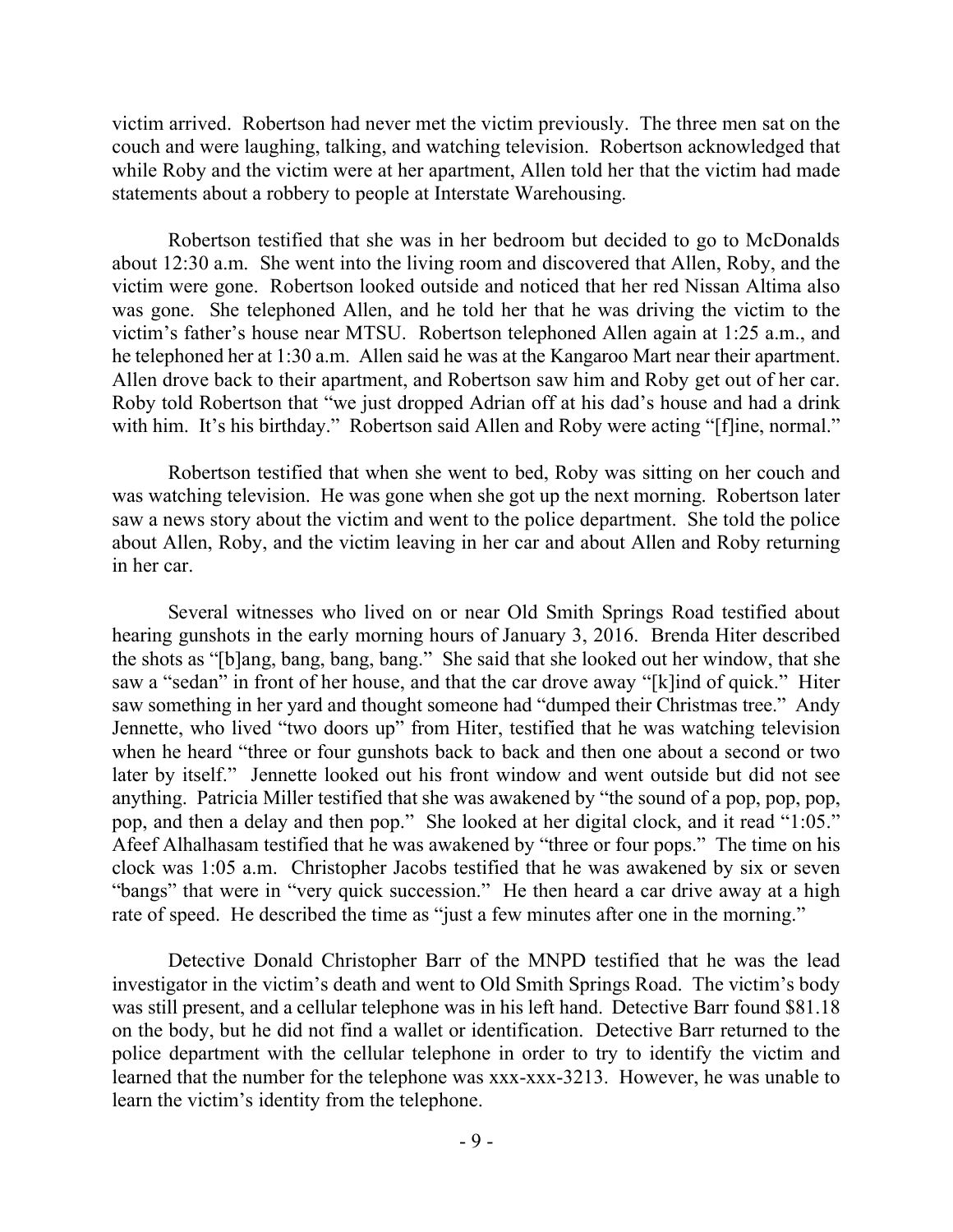Detective Barr testified that he found out about the Smyrna crimes and "was able to find a Facebook account belonging to Mr. Ohaekwe." He compared the Facebook photographs to the photographs of the body found on Old Smith Springs Road and noticed that the two men had similar features. However, he could not positively identify the body as Ohaekwe. Detective Barr ultimately learned that the victim was Ohaekwe from fingerprints taken during the victim's autopsy. After Detective Barr confirmed the victim's identity, he contacted Detective Hall of the SPD. The two officers met on January 4, and Detective Barr found out that Roby had turned himself in to the SPD.

Detective Barr testified that he met with Roby at 9:13 p.m. on January 4. Roby waived his rights, and Detective Barr questioned him. The State played an audio-recording of the interview for the jury. During the interview, Roby claimed that he gave the victim a ride to a house in Smyrna on January 2. Roby waited in the car while the victim went inside the house. Roby heard gunshots, and the victim came back to the car. The victim was not wearing any shoes. Roby stated that the victim "either ran out of his shoes or something happened with his shoes." Roby gave the victim a pair of Roby's black work boots and dropped off the victim on Century Court in Smyrna about 7:30 p.m. Roby was supposed to work at Interstate Warehousing that night but was so upset about what had happened in Smyrna that he went to Interstate Warehousing and told his supervisor that he needed "personal time." Roby went out with his "chick," MacKenzie Colling, and was with her until 11:30 p.m. He then went to a friend's house, was there until 6:20 a.m., and went home. At that point in the interview, Detective Barr told Roby that the victim was dead and that the victim had been "shot and left on the side of the road." Roby claimed he did not have anything to do with the victim's death.

Detective Barr testified that the victim had three gunshot wounds on the right side of his face. The victim was found wearing a "very distinctive" black hoodie with animalprint sleeves, "AKOO" across the front of the hoodie, and "80" on the back of the hoodie. After Roby's interview, Detective Barr went to Interstate Warehousing and obtained surveillance video to verify that Roby had been there on the night of January 2. The video showed that both Roby and the victim had been at Interstate Warehousing. Detective Barr recognized the victim in the video because the victim was wearing the distinctive black hoodie. Detective Barr never found the victim's white iPhone.

Detective Barr testified that he interviewed Rebekkah Barrett on January 6 and that she was very cooperative. The State played two brief portions of Barrett's audio-recorded interview for the jury. During the interview, Barrett told Detective Barr that the victim and Roby had been in her apartment on the night of January 2 and that she "totally recognized [Roby's] face."

Detective Barr testified that on January 8, he interviewed Roby's girlfriend, MacKenzie Colling. Although Colling was not cooperative, she said she was not with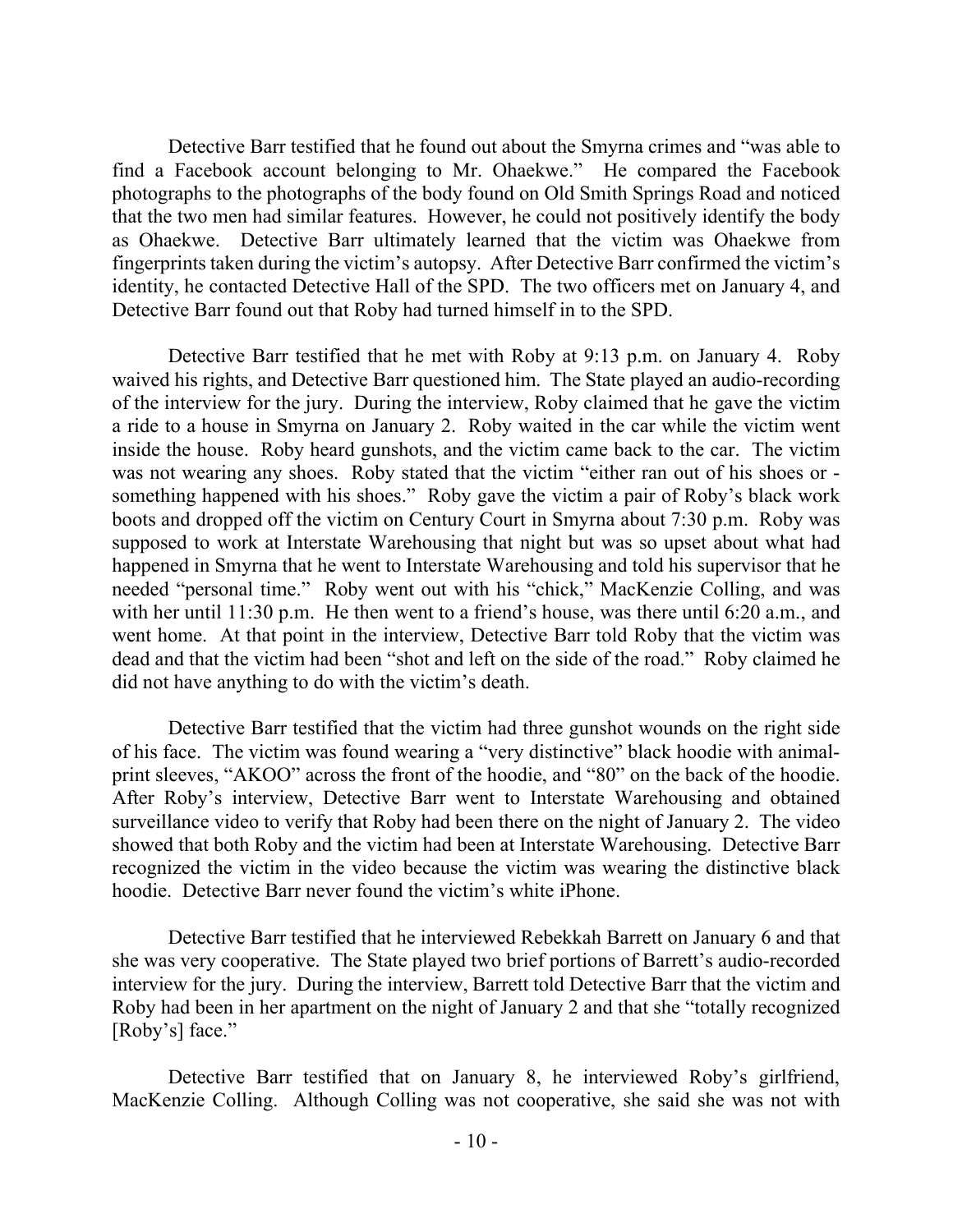Roby on the night of January 2. Detective Barr later interviewed Colling with her attorney present, and Colling was cooperative. Detective Barr was present when the police searched Roby's parents' home on January 8, and Detective Barr interviewed Roby's parents.

Detective Barr testified that based on witness information and surveillance video from Interstate Warehousing, Walmart, and the Kangaroo Mart, he put together the following timeline: After the incident in Smyrna, Roby and the victim went to Interstate Warehousing. Still images of the parking lot showed them standing by a car, and the victim was wearing socks but no shoes. Later, the victim could be seen carrying a black object in the parking lot and putting on black boots. Roby, wearing his red and white jacket, went into Interstate Warehousing and appeared to be "relatively agitated during that time because he was pretty animated when he was talking. And [he] had hit the wall a couple of times too with his fist." Roby and the victim left Interstate Warehousing soon after 9:00 p.m. and ended up at Rebekkah Barrett's apartment.

From there, Roby and the victim drove to Walmart, "which [was] basically just right across the street." Roby's mother's Ford Focus pulled into the Walmart parking lot at 10:21 p.m., and Roby and the victim entered Walmart at 10:22 p.m. Roby was still wearing the red and white jacket, and the victim was wearing the black hoodie with animal-print sleeves. The victim paid cash for oranges and ammunition at 10:30 p.m., and the victim walked away from the register with the oranges while Roby "end[ed] up taking the bag with the ammunition in it." At 10:38 p.m., the victim returned to the register and purchased the Huawei cellular telephone that was found in his left hand on Old Smith Springs Road. Roby and the victim walked outside to the Ford Focus at 10:40 p.m., and Roby took off the red and white jacket and put it in the trunk of the car. He and the victim left Walmart in the Focus at 10:42 p.m. At 1:29 a.m. on January 3, Roby was at a cash register in the Kangaroo Mart. He was not wearing the red and white jacket and appeared to be smiling. Roby walked outside to a car that appeared to be Victoria Robertson's Nissan Altima, which was parked at a gas pump. He got into the passenger side while another person pumped gasoline into the car.

Detective Barr testified that he obtained the five shell casings and the projectile found in Smyrna and that he requested they be compared to the four shell casings and the projectile found on Old Smith Springs Road. He also obtained text messages sent to and from Roby's telephone number, xxx-xxx-4767, from January 1 to January 3, 2016. Detective Barr identified the text messages for the jury, and we have summarized the relevant messages as follows: At 2:21 p.m. on January 1, the victim's iPhone, with number xxx-xxx-6362, sent a text to Roby's telephone that read, "You still about that lick life?" Detective Barr explained to the jury that "lick" referred to "criminal activity, robbing." At 3:03 p.m., the victim's iPhone sent a text to Roby's telephone that read, "Everything set up." At 3:09 p.m., a text was sent from Roby's telephone to Colling's telephone that read, "I'm Fina go try n make this \$ ..I don't trust dude tho ..I love u .. sum happen I was with Adrian ..ok." At 5:23 p.m., a text was sent from Roby's telephone to Colling's telephone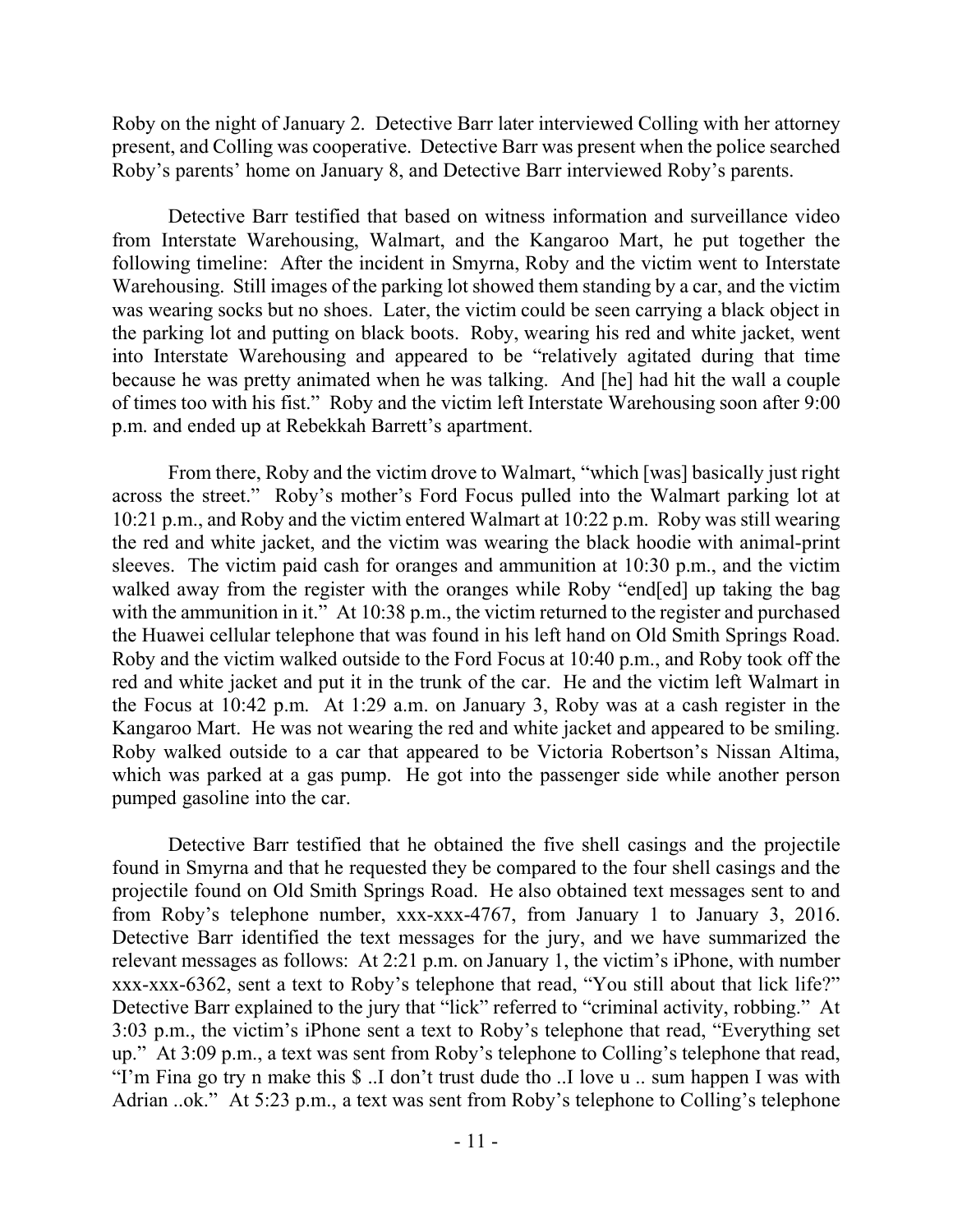that read, "Imma end up doing something dumb I don't think u should b with me." For the rest of the day, Roby's telephone and the victim's iPhone exchanged texts about committing a robbery.

At 10:09 a.m. the next day, January 2, the victim's iPhone sent a text to Roby's telephone that read, "What happened last night [n\*gga?]" Roby's telephone responded, "I fell asleep." At 1:22 p.m., the victim's iPhone sent a text to Roby's telephone that read, "Just seein if you up before I try to set this [sh\*t] up." Texts from Roby's telephone responded, "Yea. .same dude?" and "For how much[?]" The victim's iPhone responded, "Qp." Detective Barr said "Qp" meant "quarter pound." From 1:34 p.m. to 5:31 p.m., Roby's telephone and the victim's iPhone continued to exchange texts about an upcoming robbery. At 5:52 p.m., Roby's telephone sent a text to the victim's iPhone that read, "I'm outside." Roby's telephone also sent a text to a different telephone number that read, "I'm in the buro." Detective Barr said that he never learned to whom the telephone number belonged but that "boro" was a common nickname for Murfreesboro.

At 6:08 p.m., the victim's iPhone sent a text to Roby's telephone that read, "I don't know bout them white boys tho after all this."<sup>4</sup> At 7:17 p.m., Roby's telephone sent a text to the victim's iPhone that read, "See if he'll sell me a quarter." Twelve minutes later, Roby's telephone sent another text to the victim's iPhone that read, "So how u gonna get out or me in?" Detective Barr acknowledged that the message was sent about the same time as the robbery and shooting in Smyrna.

At 9:28 p.m., Allen's telephone sent a text to Roby's telephone that read, "Wassup bru." At 9:51 p.m., Allen's telephone sent a second text to Roby's telephone that read, "U str8 . . . .wer ya at bru." Roby's telephone responded, "Tryna get this green off." At 10:01 p.m., Roby's telephone sent a text to Joy Gause's telephone that read, "This is Adrin call me back." At 10:15 p.m., Roby's telephone sent a text to Allen's telephone that read, "I'm OMW." Detective Barr said "OMW" meant "on my way." Roby's telephone then sent a text to another unknown telephone number that read, "Going to kev house [to] get [off] the streets."

At 10:28 p.m., Roby's telephone sent a text to Allen's telephone that read, "I need a favor …I'll give you a whole zip bro." Allen's telephone responded, "Wat it is." At 10:29 p.m., Roby's telephone sent a text to Allen's telephone that read, "I gotta get rid of this [n\*gga] Adrian. ..I can't drive…I'm tryna get him drunk right now." At 10:30 p.m., Allen's telephone sent a text to Roby's telephone asking, "What u want me 2 do[?]" Roby's telephone responded, "I m Fina get sum more 2 drink n slide on u eventually gotta convince him I got sum hoes somewhere somewhere where it s isolated n he can get out I m in Walmart right now getting shells." Detective Barr acknowledged that the Walmart video showed that the victim was purchasing the box of ammunition while Roby appeared

 $\overline{a}$ 

<sup>4</sup> The record reflects that Dallas Padgett was white.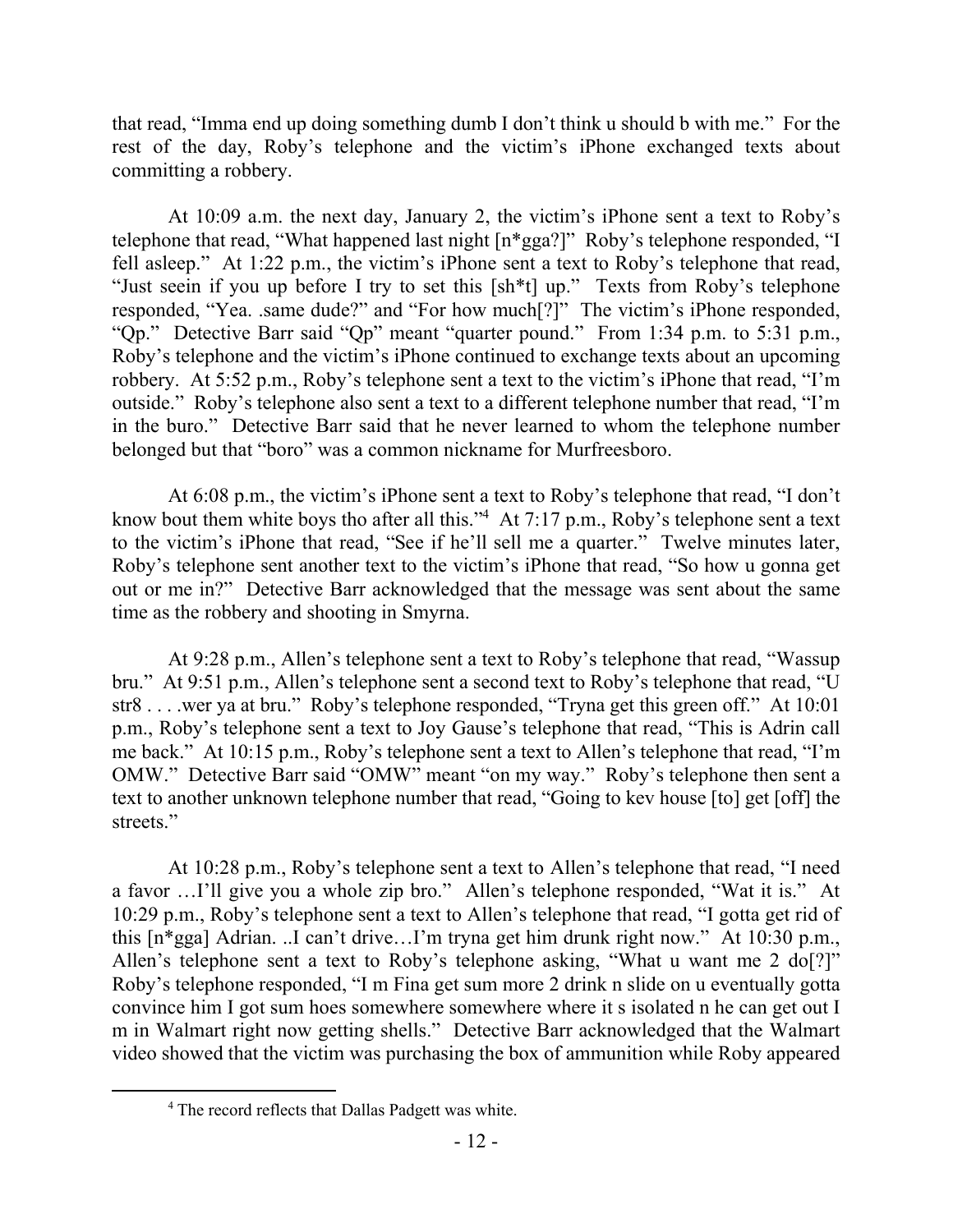to be texting. At 10:35 p.m., Allen's telephone responded, "Lol sure let me kno wat da plan is …." At 10:39 p.m., Roby's telephone sent a text to Allen's telephone that read, "I'm omw." At 11:06 p.m., Colling's telephone sent a text to Roby's telephone that read, "Wyd at kevs." Detective Barr said that "Wyd" meant "what you doing." At 11:22 p.m., Roby's telephone sent a text to an unknown number that read, "U know anywhere in the buro? I'm getting him drunk his bday 2ma …I need a spot tho." Six minutes later, Roby's telephone sent a text to Colling's telephone that read, "Baby if anyone ask or anything I was with u baby till about 10 30 ..ok?"

At 11:37 p.m., Roby's telephone sent a text to Allen's telephone that read, "He told detectives looking for me at work." At 11:38 p.m., Allen's telephone responded, "I kno u 4real [n\*gga]….just let me [kno] wat da plan is." At 11:39 p.m., Allen's telephone sent a text to Roby's telephone that read, "Who he tell dat [sh\*t] 2?" Roby's telephone responded, "His chick prolly." At 11:40 p.m., Roby's telephone sent a text to the victim's iPhone that read, "Cardo n Greg call say detectives called n asked what car n where I stay n how." At 11:48 p.m., Roby's telephone sent two texts to Allen's telephone that read, "I kno" and "That I got a Saturn car n live in Franklin..both ain't true." At 12:39 a.m. on January 3, Allen's telephone sent two texts to Roby's telephone that read, "[A]n y da [f\*ck] he would do sum [sh\*t] like dat 4 neway" and "How u find dat [sh\*t] out[?]" At 1:21 a.m., Colling's telephone sent a text to Roby's telephone that read, "U still at kevs[?]" Two minutes later, Roby's telephone sent the text to Colling in which he asked her to provide him with an alibi.

On cross-examination by counsel for Roby, Detective Barr testified that the text messages appeared to discuss two different robberies: one on January 1 and one on January 2. However, the January 1 robbery "didn't go through." Detective Barr said that he did not know what brand of ammunition the victim bought at Walmart and that there was no way to determine from the crime scene what time the victim was killed. The police never found the victim's white iPhone, but records for the iPhone showed that it was not used after the Smyrna robbery. On cross-examination by counsel for Allen, Detective Barr acknowledged that none of the text messages exchanged between Allen and Roby discussed what happened on Old Smith Springs Road. On redirect-examination, Detective Barr testified that from the text messages exchanged between Roby and Allen, it sounded like the "plan" was to get the victim "drunk" and get the victim somewhere "isolated." Detective Barr acknowledged that Old Smith Springs Road was an "isolated" location.

Detective Joseph High of the MNPD's Surveillance and Investigative Support Unit testified as an expert in call detail record analysis that he obtained the call detail records for the cellular telephones associated with Roby, the victim, Allen, and Colling. He also obtained the call detail records for the cellular telephone purchased by the victim at Walmart. Based on the use of the telephones and their communications with different cell service towers in the early morning hours of January 3, Detective High was able to determine the approximate locations of the telephones.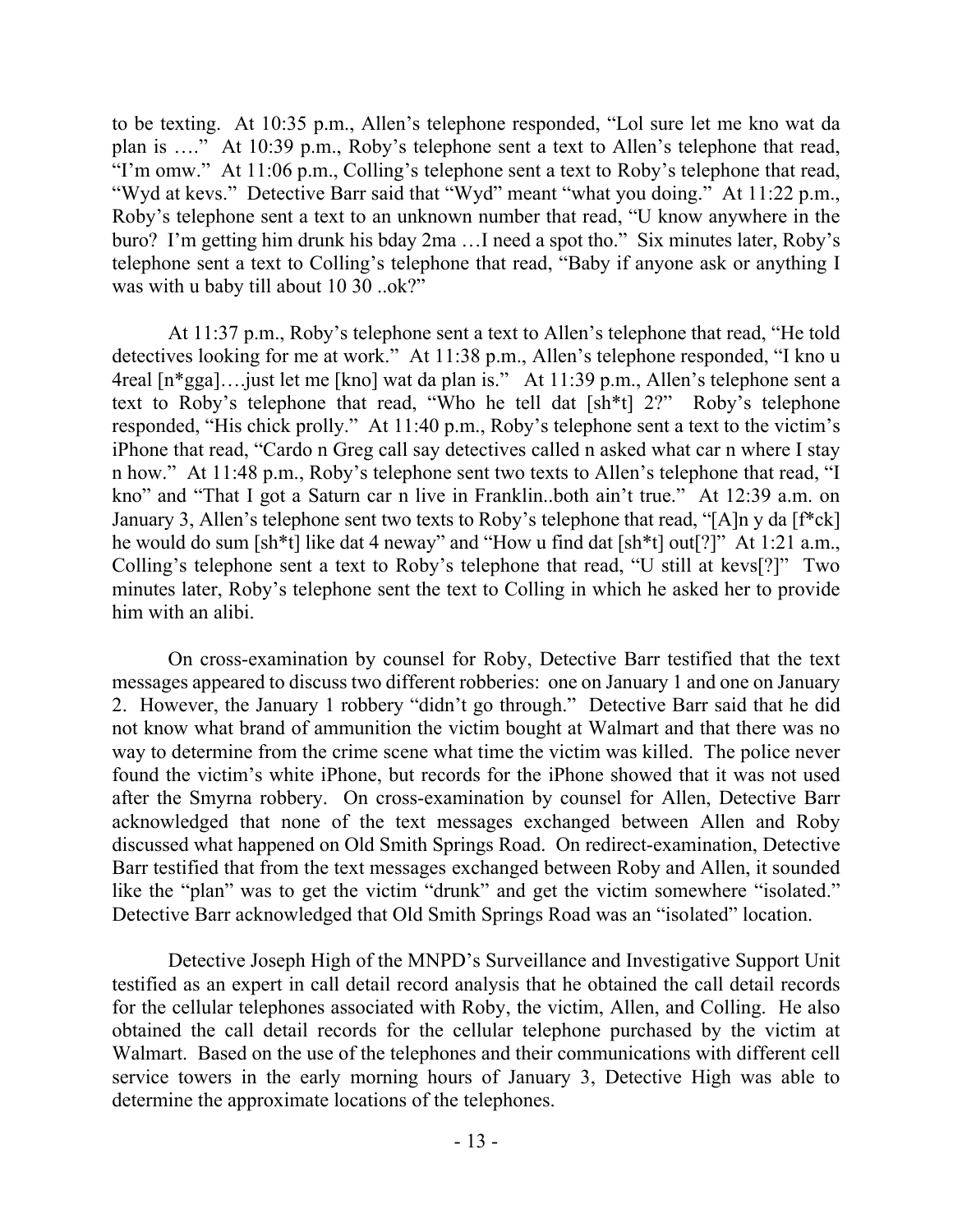Detective High testified that between 12:02 and 12:28 a.m., the Walmart telephone was stationary and was near Old Fort Parkway in Murfreesboro. Roby's and Allen's telephones were in the same area. From 12:34 to 12:40 a.m., the Walmart telephone traveled northwest on Interstate 24 from Murfreesboro toward Nashville. At 12:39 and 12:41 a.m., Roby's telephone also was traveling northwest. At 12:42 a.m., the Walmart telephone made an outgoing voice call to Joy Gause's telephone. The duration of the call was three minutes, seven seconds, and the call was the "last location event" for the Walmart telephone. During that call, the Walmart telephone was traveling toward Old Smith Springs Road. At 12:48 a.m., Roby's telephone received an incoming voice call from Gause's telephone. The duration of the call was eight minutes, forty-one seconds. During the call, Roby's telephone traveled from Interstate 24 toward Old Smith Springs Road. At 1:15 a.m., Roby's telephone made an outgoing call to Colling's telephone in Spring Hill. By that time, Roby's telephone had traveled away from Nashville and back toward Murfreesboro. At 1:26 a.m., Allen's telephone also was traveling away from Nashville and toward Murfreesboro on Interstate 24. At 1:30 a.m., Allen's telephone was near Old Fort Parkway in Murfreesboro.

Ryan Kent of the MNPD Crime Laboratory testified as an expert in firearms and toolmark identification that he performed microscopic analysis on the five nine-millimeter shell casings collected in Smyrna; the projectile collected in the bedroom in Smyrna; the four nine-millimeter shell casings collected in Nashville; and the projectile collected underneath the victim's body in Nashville. He then compared the evidence in both cases. Kent concluded that the two projectiles were fired from the same weapon and that all nine of the shell casings were fired from the same weapon. However, without the firearm involved in the shootings, he could not say the projectiles were fired from the same weapon as the shell casings.

Dr. Adele Lewis, who was the Deputy Medical Examiner for Davidson County in January 2016, testified as an expert in forensic pathology that she performed the victim's autopsy on January 4. The victim's body was fully clothed and was wearing socks and black boots when it arrived at the medical examiner's office.

Dr. Lewis testified that the victim was shot at least ten times and that holes in his clothing were consistent with the gunshot wounds to his body. Three bullets entered the right side of his face, five bullets entered his right arm and shoulder, and two bullets entered the upper right side of his back. The gunshots to the victim's back caused the most significant injuries and were probably fatal. Those bullets damaged his skin and soft tissues; broke one of his ribs; damaged his lungs; and damaged his aorta and vena cava, the major blood vessels in his chest. In addition to the victim's ten gunshot wounds, he had a gunshot graze wound on his chin, a gunshot graze wound on the back of his neck, and an abrasion on the left side of his head. Dr. Lewis said the abrasion could have occurred from the victim's falling onto the ground.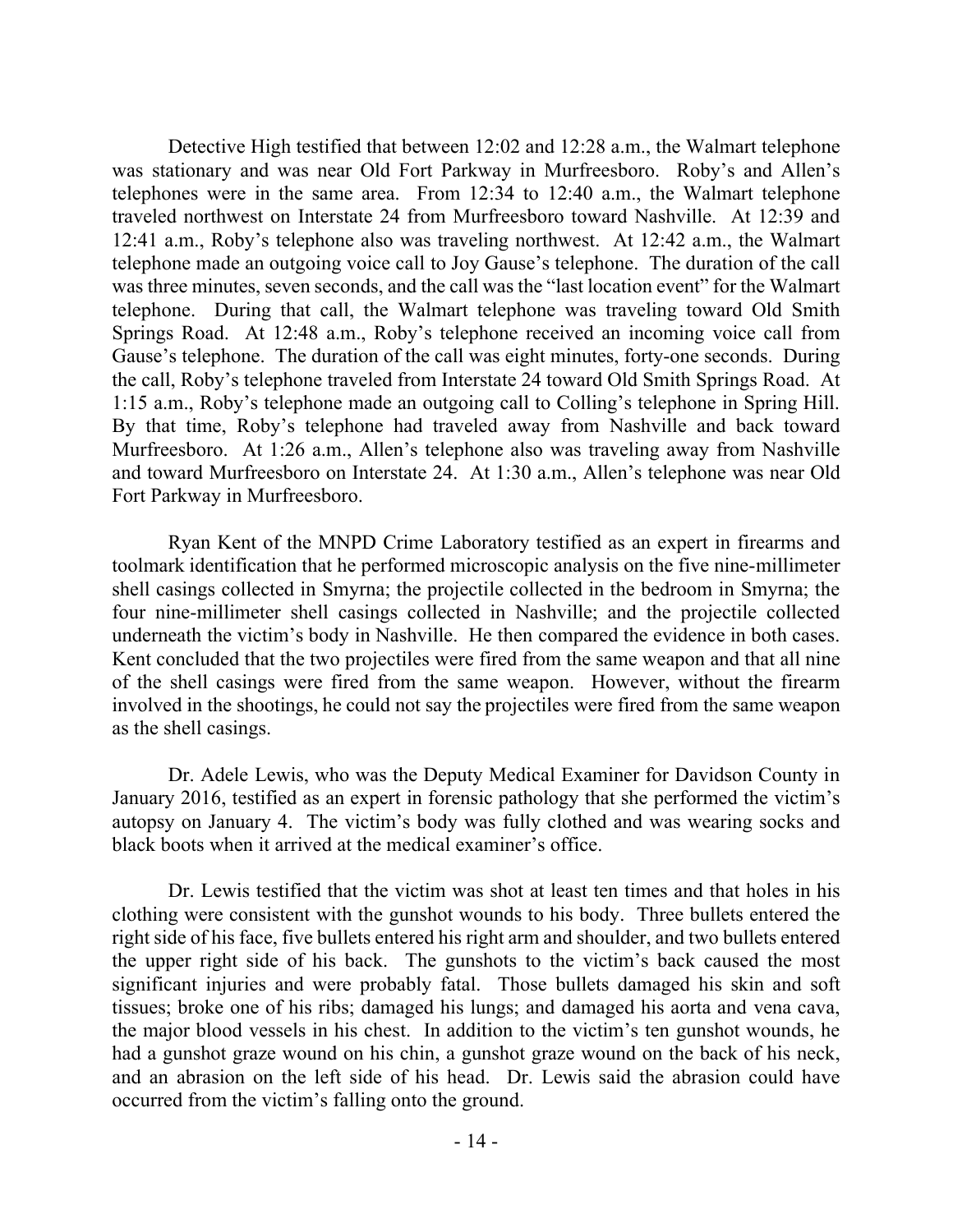Dr. Lewis testified that she found stippling around one of the gunshot wounds to the victim's face, meaning that the end of the muzzle of the gun was three inches to three feet away from the victim when the gun was fired. She did not find any soot or stippling around the other nine wounds, but the victim's clothing could have prevented soot or stippling from being deposited onto his skin. Dr. Lewis said that she did not find any defensive wounds on the victim and that it was possible someone was standing over him when he was shot. She concluded that the victim's cause of death was multiple gunshot wounds and that his manner of death was homicide. On cross-examination by counsel for Roby, Dr. Lewis testified that she could not determine the sequence of the gunshot wounds.

At the conclusion of Dr. Lewis's testimony, the State rested its case. The Appellants did not present any proof, and the jury convicted them as charged of first degree premeditated murder. The trial court immediately sentenced them to life in confinement.

### **II. Analysis**

### A. Smyrna Robbery and Shooting

First, Roby claims that the trial court erred by allowing the State to present proof about the Smyrna robbery and shooting because the evidence was inadmissible under Tennessee Rule of Evidence  $404(b)$ .<sup>5</sup> The State argues that the trial court did not err. We agree with the State.

Twelve days before trial, the State filed a motion to introduce evidence of Roby's "planning, participation, and attempt to conceal involvement" in the Smyrna crimes. In the motion, the State asserted that the evidence was relevant to show his identity and motive in killing the victim. The trial court held a hearing on the motion four days before trial. During the hearing, Dallas Padgett testified about the Smyrna robbery and shooting, and MacKenzie Colling testified about Roby's owning a tan and black handgun, the texts they exchanged on the night of January 2, and her being with him on the morning of January 3. Detective Hall testified about his investigation of the Smyrna crimes, Detective Barr testified about his investigation of the victim's death, and Detective High testified about

<sup>&</sup>lt;sup>5</sup> We note that Roby's single-spaced, six-page brief does not comply with Rule  $27(a)$ , Tennessee Rules of Appellate Procedure. The "Statement of the Facts" section for his four-day trial is just five sentences in length. The "Argument" section spans just three pages and does not include any citations to the record. Generally, "[i]ssues which are not supported by argument, citation to authorities, or appropriate references to the record will be treated as waived in this court." Tenn. Ct. Crim. App. R. 10(b); see also Tenn. R. App. P. 27(a)(7). Nevertheless, Roby was convicted of first degree murder and was sentenced to life in confinement. Therefore, we will briefly address the issues raised in his brief. That said, among the issues listed for review in his brief is that the trial court erred by allowing Victoria Robertson to give hearsay testimony. However, Roby did not address that issue in the "Argument" section. Therefore, that issue is waived.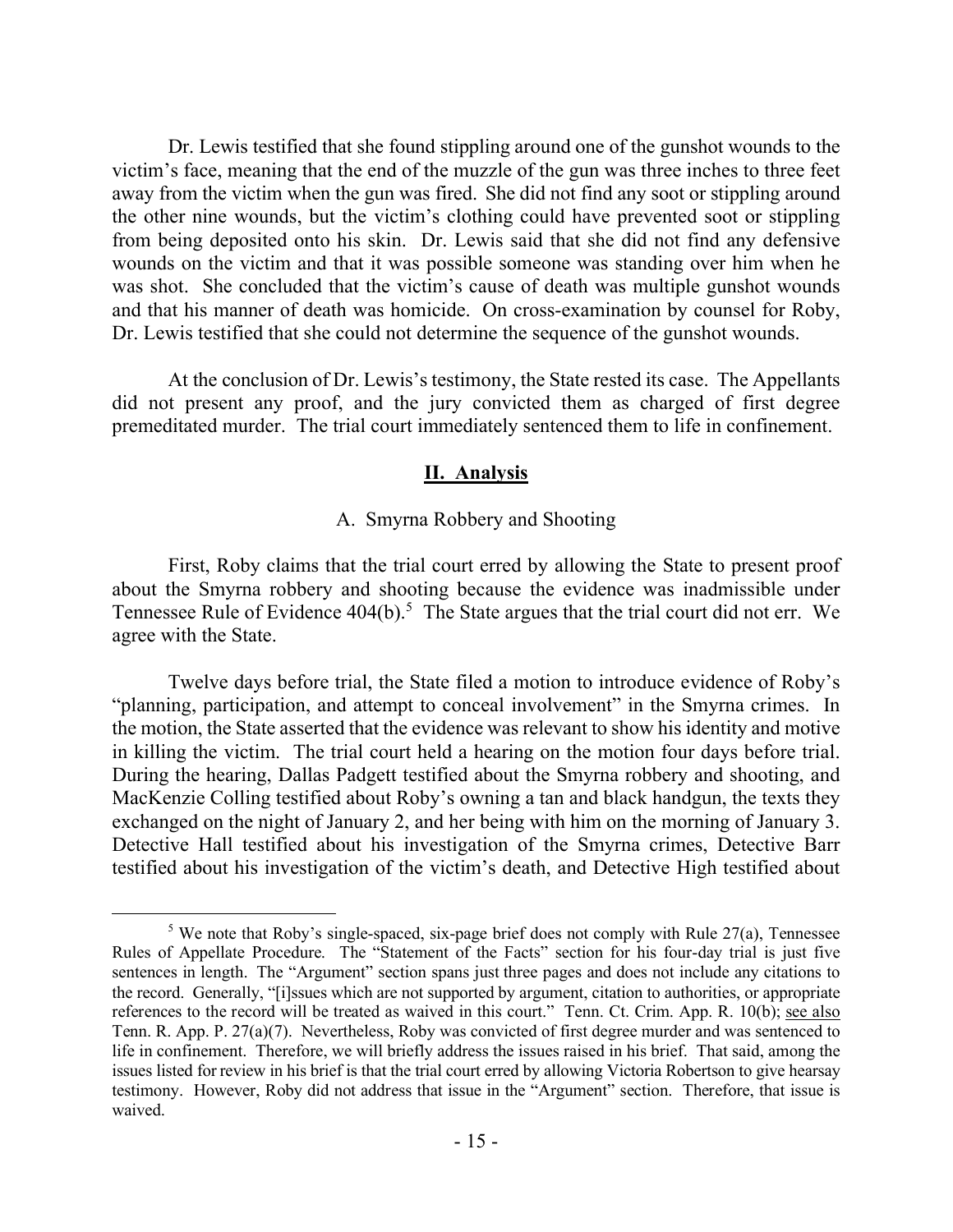the call detail records for various telephones near the time of the victim's death. The testimony given by the witnesses was similar to their trial testimony. At the conclusion of the hearing, the trial court found clear and convincing evidence that the Smyrna robbery and shooting occurred and that Roby was involved. The trial court also found that Roby's involvement in those crimes was "highly" relevant to his identity, motive, and intent to kill the victim and that the probative value of the evidence was not outweighed by the danger of unfair prejudice. Accordingly, the trial court ruled that the evidence about the Smyrna crimes was admissible at trial. The trial court stated that it would give a limiting instruction regarding the jury's consideration of the evidence.

Generally, a party may not introduce evidence of an individual's character or a particular character trait in order to prove that the individual acted in conformity with that character or trait at a certain time. Tenn. R. Evid. 404(a). Similarly, evidence "of other crimes, wrongs, or acts is not admissible to prove the character of a person in order to show action in conformity with the character trait." Tenn. R. Evid. 404(b). Such evidence may be admitted for other purposes, though, if relevant to some matter actually at issue in the case and if its probative value is not outweighed by the danger of its prejudicial effect. Tenn. R. Evid. 404(b); State v. Wyrick, 62 S.W.3d 751, 771 (Tenn. Crim. App. 2001). Issues to which such evidence may be relevant include identity, motive, common scheme or plan, intent, or the rebuttal of accident or mistake defenses. Tenn. R. Evid. 404(b), Advisory Comm'n Cmts. Before the trial court may permit evidence of a prior crime, wrong, or act, the following procedures must be met:

> (1) The court upon request must hold a hearing outside the jury's presence;

> (2) The court must determine that a material issue exists other than conduct conforming with a character trait and must upon request state on the record the material issue, the ruling and the reasons for admitting the evidence;

> (3) The court must find proof of the other crime, wrong, or act to be clear and convincing; and

> (4) The court must exclude the evidence if its probative value is outweighed by the danger of unfair prejudice.

Tenn. R. Evid. 404(b). Provided that the trial court has complied with these procedures, this court will not overturn the trial court's decision to admit or exclude evidence under Rule 404(b) absent an abuse of discretion. State v. DuBose, 953 S.W.2d 649, 652 (Tenn. 1997).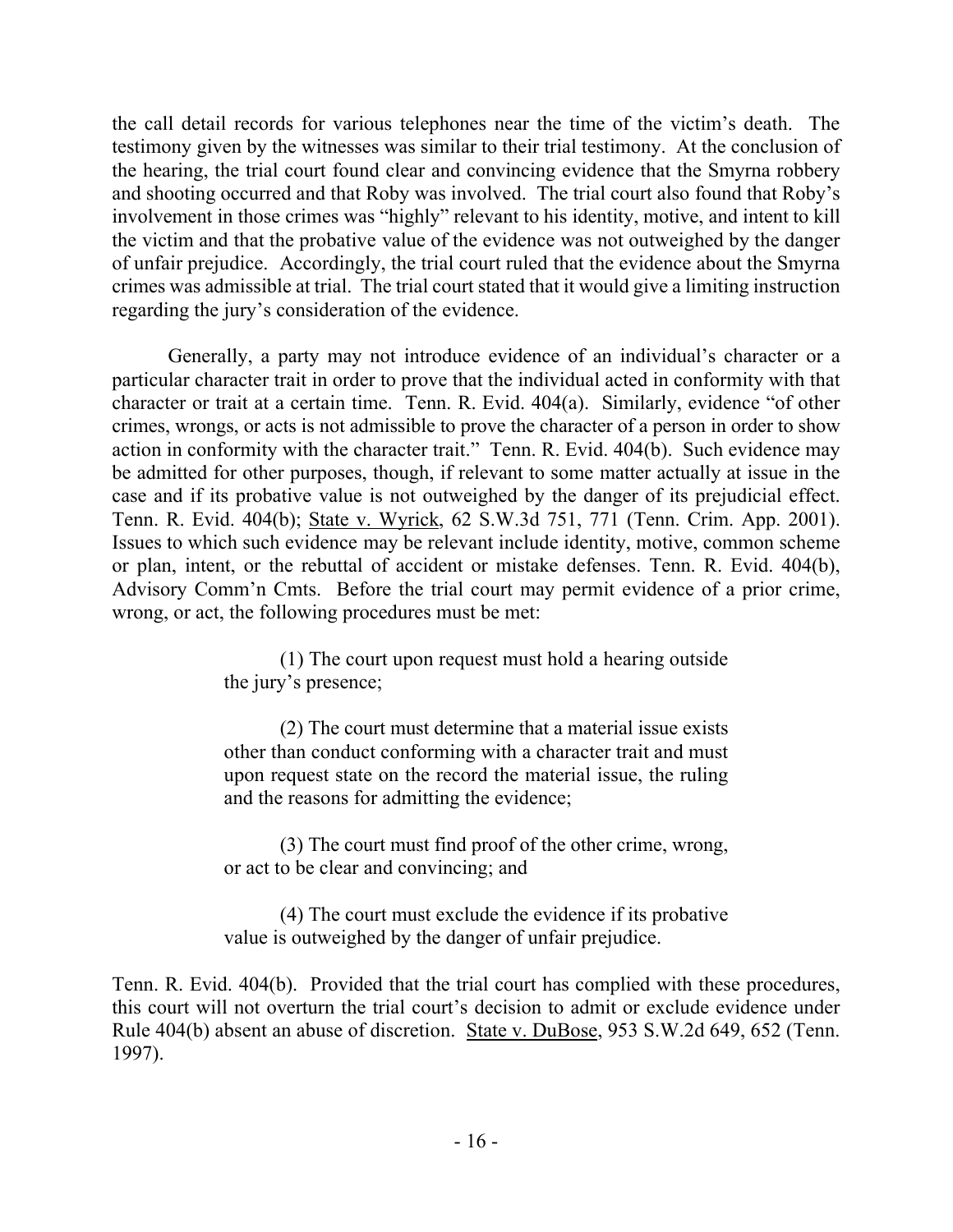The trial court complied with the procedures of Rule 404(b). Moreover, we agree with the trial court that evidence about the Smyrna robbery and shooting was relevant to prove Roby's identity, motive, and intent to kill the victim. The proof at the hearing and at trial showed that Roby and the victim remained together after the Smyrna crimes and that Roby thought the victim was telling people about what happened in Smyrna. Less than three hours before the victim's death, Roby sent a text to Allen in which he stated that he needed to "get rid" of the victim and that his plan was to get the victim "drunk" and take him somewhere "isolated." Before and after Roby turned himself in to the SPD, he claimed that he did not know anything about the victim's death. Therefore, Roby's identity, motive, and intent to kill the victim were highly relevant to the State's case. Furthermore, prior to Padgett's trial testimony and again in the final jury charge, the trial court instructed the jury that if the jury found Roby committed the Smyrna crimes, then the jury could consider the evidence only for the limited purpose of determining whether it showed Roby's identity, motive, or intent in the present case. Thus, we conclude that the trial court did not abuse its discretion by ruling that the evidence was admissible.

#### B. Motion to Sever

In a related argument, Allen contends that the trial court erred by denying his motion to sever his trial from Roby's trial because he was prejudiced by evidence about the Smyrna crimes. The State argues that the trial court did not err. Again, we agree with the State.

After the trial court ruled that the Smyrna evidence was admissible, counsel for Allen made an oral motion that Allen's trial be severed from Roby's trial, stating that "I didn't realize the State was going to want to get in all of the gory details of Smyrna." The trial court noted that it was going to instruct the jury on criminal responsibility and instruct the jury that evidence of another crime applied to one defendant but not the other. The trial court stated that it was not convinced the Appellants needed separate trials and denied Allen's severance motion. During the final jury charge, the trial court gave the limiting instruction mentioned in the previous section and then immediately instructed the jurors as follows:

Such evidence of other crime, if considered by you for any purpose, must not be considered for any purpose other than that specifically stated. You should give separate consideration to each defendant. Each is [e]ntitled to have his case decided on the evidence and the law which is applicable to that particular defendant. Any evidence which was limited to a particular defendant should not be considered by you as to any other defendant.

Tennessee Rule of Criminal Procedure 8(c)(1) provides that two or more defendants may be charged in an indictment "if each of the defendants is charged with accountability for each offense included." Tennessee Rule of Criminal Procedure 14(c)(2)(A) provides that a trial court shall grant a severance of defendants before trial if "the court finds a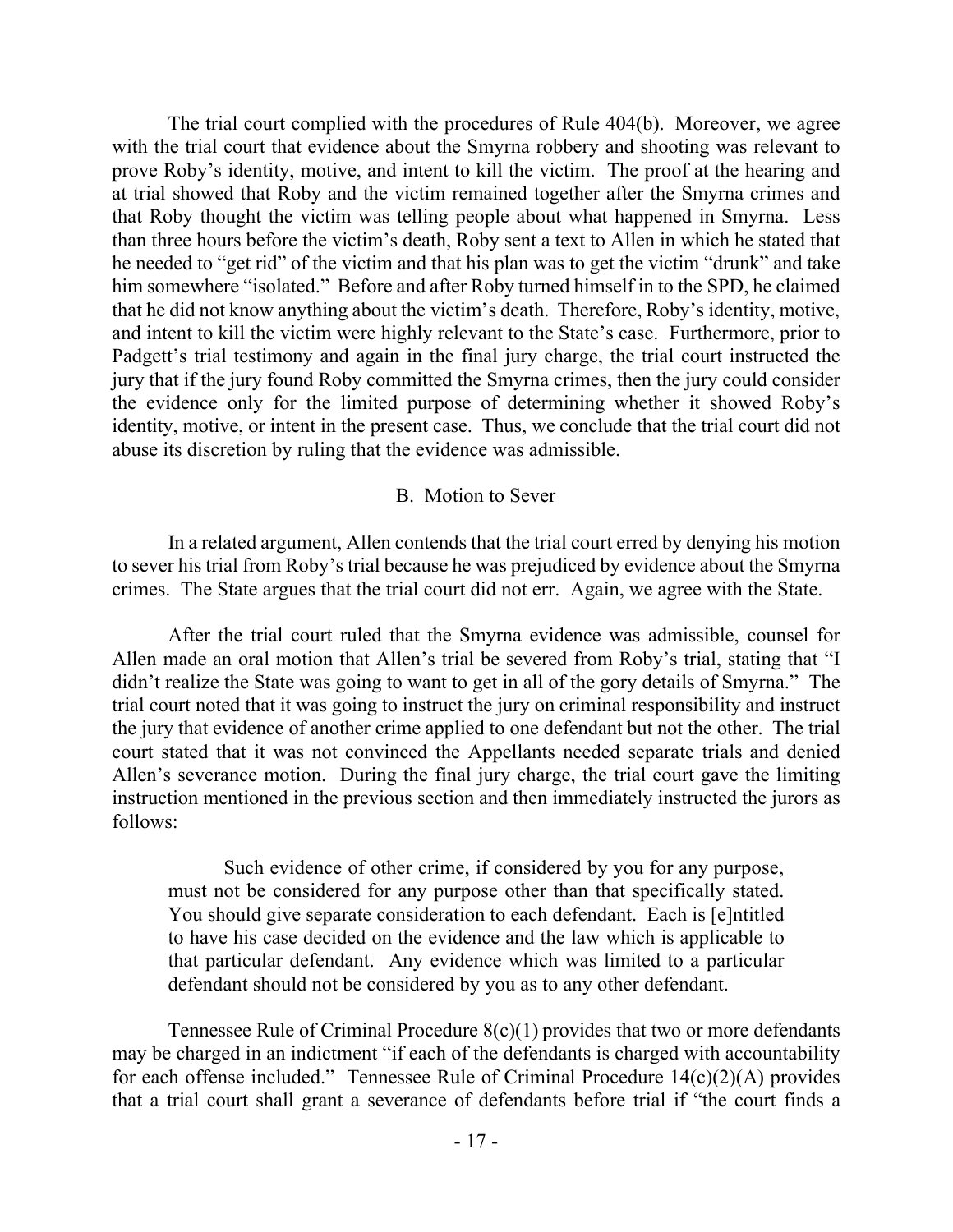severance necessary to protect a defendant's right to a speedy trial or appropriate to promote a fair determination of the guilt or innocence of one or more defendants." However, joint trials are favored "because they promote efficiency and reduce the possibility of inconsistent verdicts." State v. Harbison, 539 S.W.3d 149, 158 (Tenn. 2018) (citing Zafiro v. United States, 506 U.S. 534, 537 (1993)).

"When two or more defendants are charged in the same indictment, evidence that is not necessarily applicable to another defendant may be admissible against one or more defendants." Id. at 159 (citing State v. Meeks, 867 S.W.2d 261, 369 (Tenn. Crim. App. 1993)). Additionally, the introduction of "damaging proof" against one defendant does not mandate severance. Id. As our supreme court has explained,

There is no bright-line rule as to when a trial court should grant a defendant's request for severance. Courts consider the following factors, none of which are dispositive, when deciding whether to grant a severance: the number of defendants named in the indictment, the number of counts charged in the indictment, the complexity of the indictment, the estimated length of the trial, the disparities in the evidence offered against the defendants, the disparities in the degrees of involvement by the defendants in the charged offenses, possible conflicts between the defendants and their strategies, and prejudice from evidence admitted against a co-defendant(s) which is inadmissible or excluded as to another defendant. See United States v. Gallo, 668 F. Supp. 736, 749 (E.D.N.Y. 1987).

Id. The denial of a severance motion is reviewed under an abuse of discretion standard, and this court will not find an abuse of discretion unless the denial of the motion resulted in clear prejudice to the defendant. Id.

Here, the Appellants and Colling were charged in a three-count indictment, but Colling and her two counts of being an accessory after the fact and tampering with evidence were severed. Therefore, Roby and Allen went to trial for only one offense, the first degree premediated murder of the victim. We do not think there was any likelihood of confusion of the charges, and the trial lasted only four days. Granted, much of the State's proof at trial consisted of evidence about the Smyrna crimes. In fact, Allen's name was not even mentioned in the proof until the State's fifteenth witness, Colling, testified. However, the State never alleged that Allen had anything to do with the Smyrna crimes, and the evidence clearly established that he did not become involved in Roby's plan to kill the victim until several hours after the Smyrna incident.

Furthermore, the State sought Allen's conviction for the victim's death based on a theory of criminal responsibility. The State had to prove both Allen's and Roby's intent, and much of the Smyrna evidence would have been admissible against Allen if his trial had been severed from Roby. See Rodriccus Funzie v. State, No. W2019-01491-CCA-R3-PC,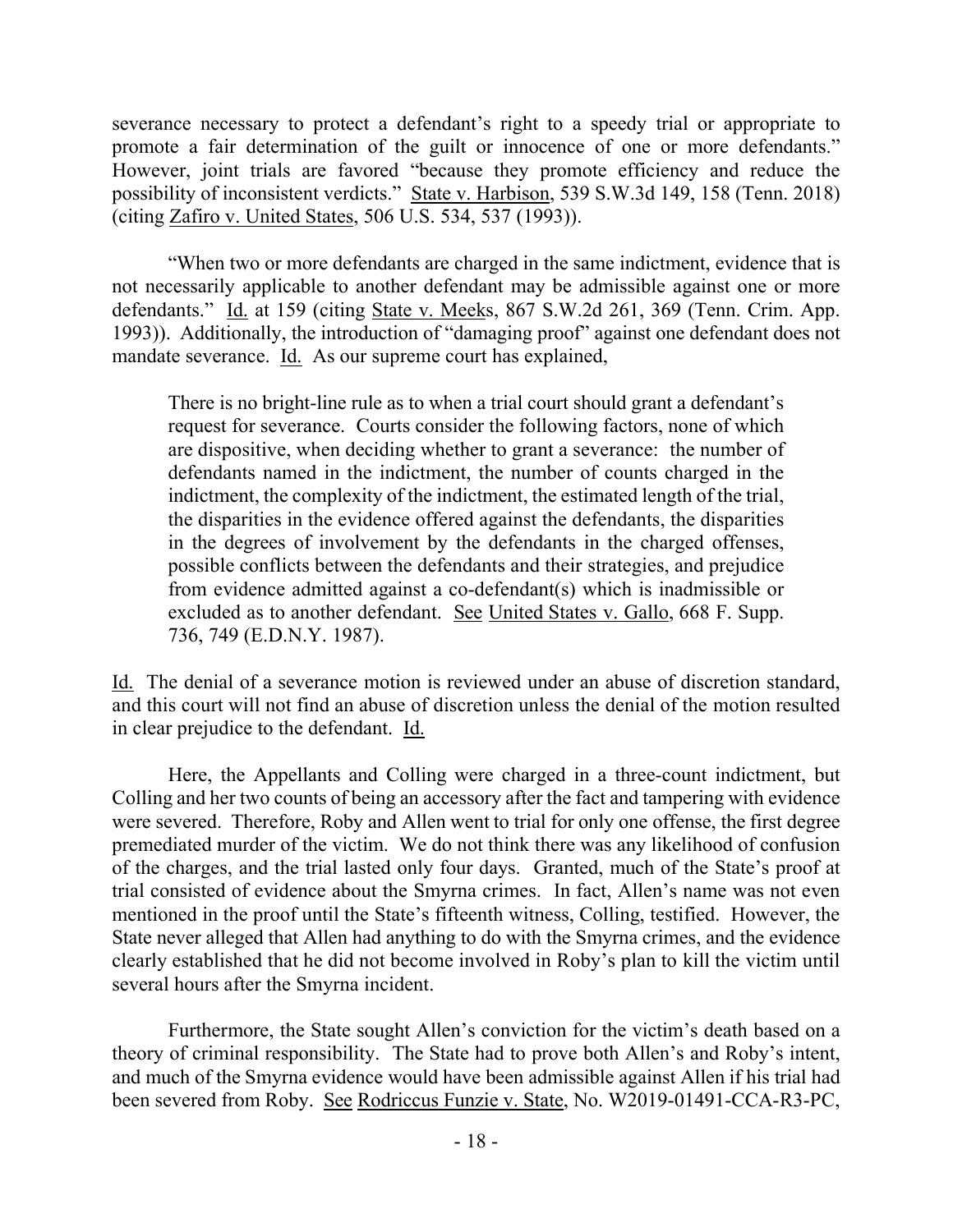2020 WL 6606408, at \*2 (Tenn. Crim. App. at Jackson, Nov. 10, 2020). Allen cannot show prejudice if evidence at his joint trial also would have been admissible at his separate trial. See id. (citing State v. Little, 854 S.W.2d 643, 648 (Tenn. Crim. App. 1992)).

Finally, the trial court instructed the jury that it could consider the State's evidence about the Smyrna crimes only for the limited purpose of determining Roby's identity, motive, and intent and then instructed the jurors that they could not consider the evidence in determining Allen's guilt. Generally, we presume that the jury follows the instructions of the trial court. See State v. Butler, 880 S.W.2d 395, 399 (Tenn. Crim. App. 1994). Therefore, we conclude that the trial court did not abuse its discretion by denying Allen's severance motion.

### C. Prior Inconsistent Statement

Next, Roby contends that the trial court erred by allowing the State to play portions of Rebekkah Barrett's audio-recorded interview for the jury as a prior inconsistent statement. The State argues that the trial court did not err. We conclude that the trial court erred but that the error was harmless.

During Barrett's testimony, the State asked if any of the men who were in her apartment on the night of January 2 "introduced" themselves to her, and she said no. She stated that the police later showed her photographs of Roby and the victim and that she identified them as two of the men who had been in her apartment because she recognized them at that time. She said, though, that she could no longer say they were in her apartment because "[i]t's just been three years and I don't recognize them now." On redirectexamination, the State showed Barrett her written statement to the police and asked her again if any of the men "introduced" themselves to her on January 2. She responded, "They said hi, but I didn't get anyone's names, no." She acknowledged writing "some names down" in her statement, and the State asked, "Where would you have gotten those?" Barrett answered, "They were from the newspaper article that I read afterwards."

Before Detective Barr's testimony and while the jury was out of the courtroom, the State requested to play two brief portions of Barrett's audio-recorded interview in front of the jury. The State asserted that the recording was admissible through Detective Barr because Barrett's trial testimony was inconsistent with her interview. Specifically, the State asserted that Barrett testified that none of the men introduced themselves to her but told Detective Barr that the victim and Roby "introduced" themselves. The State played the relevant portions of the recording for the trial court. In the recording, Barrett referred to "Adrian." She then asked Detective Barr, "What's the other guy's name? I met him, he introduced himself to me." Detective Barr answered, "Glenn?" Barrett responded, "I totally recognize his face, but I don't remember his first name." Detective Barr then showed Barrett a photograph of Roby and asked if she recognized "that guy." Barrett said yes and that "he was the one that was with Adrian." Both of the Appellants objected to the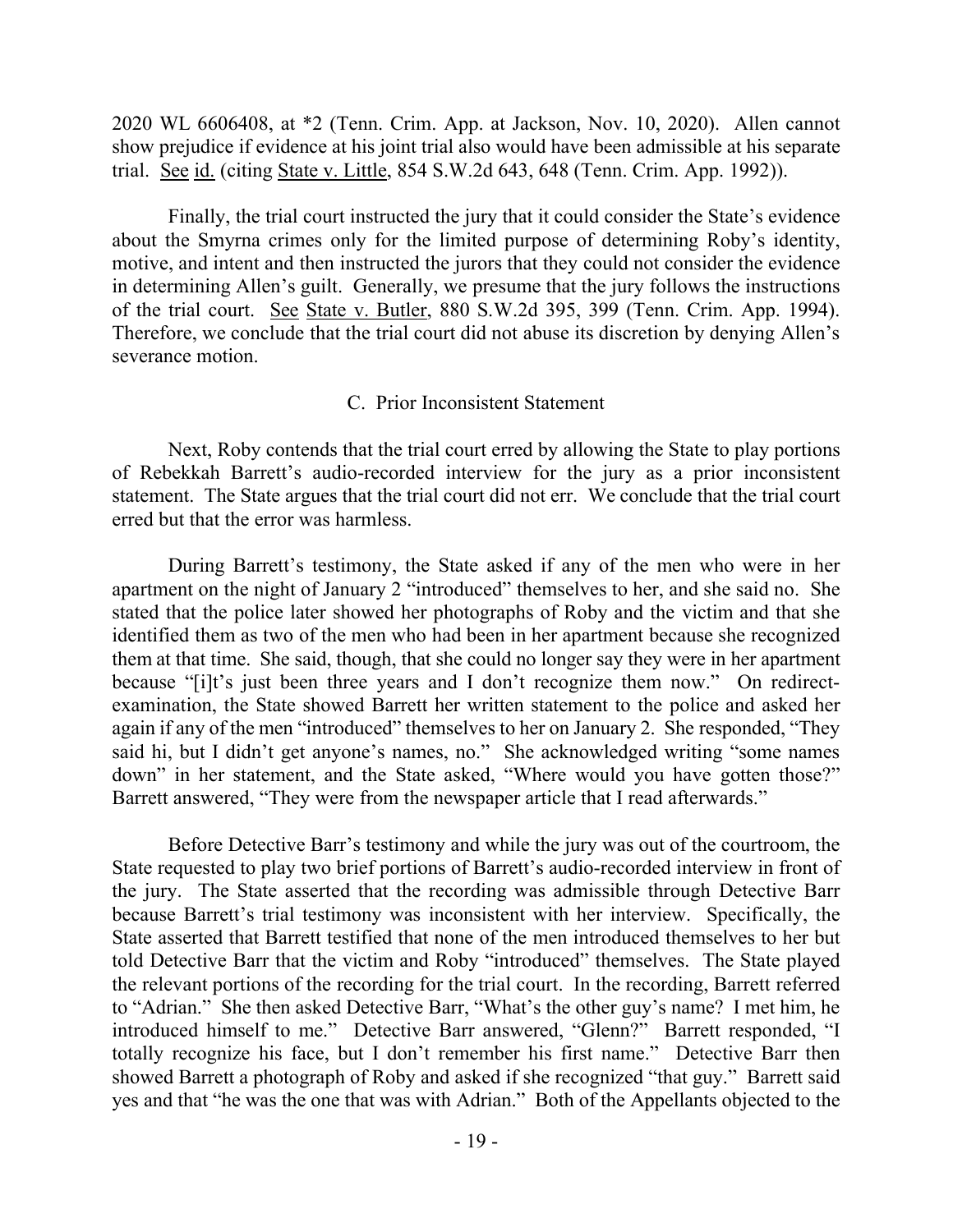State's playing the recording, but the trial court ruled that Barrett's trial testimony was inconsistent with her interview and, therefore, that her interview was admissible under Tennessee Rule of Evidence 613(b). The trial court further found that the statement was made under circumstances indicating trustworthiness and was admissible as substantive evidence pursuant to Tennessee Rule of Evidence 803(26).

During Detective Barr's testimony, he testified about interviewing Barrett on January 6, and the State played the two brief portions of her interview in front of the jury. In its closing argument, the State noted that Barrett "waffled a little bit" in her trial testimony about seeing the victim and Roby on January 2 but that "in her interview with Detective Barr . . . she very clearly identifies Glenn Roby as being the person with [the victim] in her apartment."

Tennessee Rule of Evidence 613 allows the use of prior inconsistent statements to impeach a witness. Tennessee Rule of Evidence 613(b) provides that "[e]xtrinsic evidence of a prior inconsistent statement by a witness is not admissible unless and until the witness is afforded an opportunity to explain or deny the same and the opposite party is afforded an opportunity to interrogate the witness thereon, or the interests of justice otherwise require." If a party presents a prior inconsistent statement to the witness, the witness "has several possible responses: the witness can admit, deny, or not remember making all or part of the statement." Neil P. Cohen et al., Tennessee Law of Evidence § 6.13[5][a] (6th ed. 2011). If the witness admits making the prior inconsistent statement, extrinsic proof of the statement would be cumulative and, therefore, inadmissible. Id. If the witnesses denies or does not remember making the inconsistent statement, extrinsic proof of the statement is admissible. "[I]t is well-established that trial courts have broad discretion in determining the admissibility of evidence, and their rulings will not be reversed absent an abuse of discretion." State v. Stinnett, 958 S.W.2d 329, 331 (Tenn. 1997).

In this case, the State asked Barrett on direct examination if any of the men "introduced" themselves to her, and she said no. On redirect examination, the State presented Barrett's prior written statement to her, and she acknowledged using the Appellants' names in her statement. She then explained that the victim and Roby spoke to her but did not tell her their names and that she learned their names from the newspaper. In other words, the State presented Barrett's prior inconsistent statement to her, she admitted making the statement, and she explained why she did so. Therefore, we do not think that the State should have been allowed to play Barrett's interview or that the interview was admissible pursuant to Tennessee Rule of Evidence 613. In fact, from the State's closing argument, it appears that the State used the recording to bolster Barrett's direct testimony about identifying Roby and the victim on January 6. See Meeks, 867 S.W.2d at 374 (stating that "[p]rior consistent statements are generally inadmissible to bolster a witness's credibility"). In any event, the portions of the interview that the State played for the jury were very brief, totaling just forty-one seconds. Moreover, the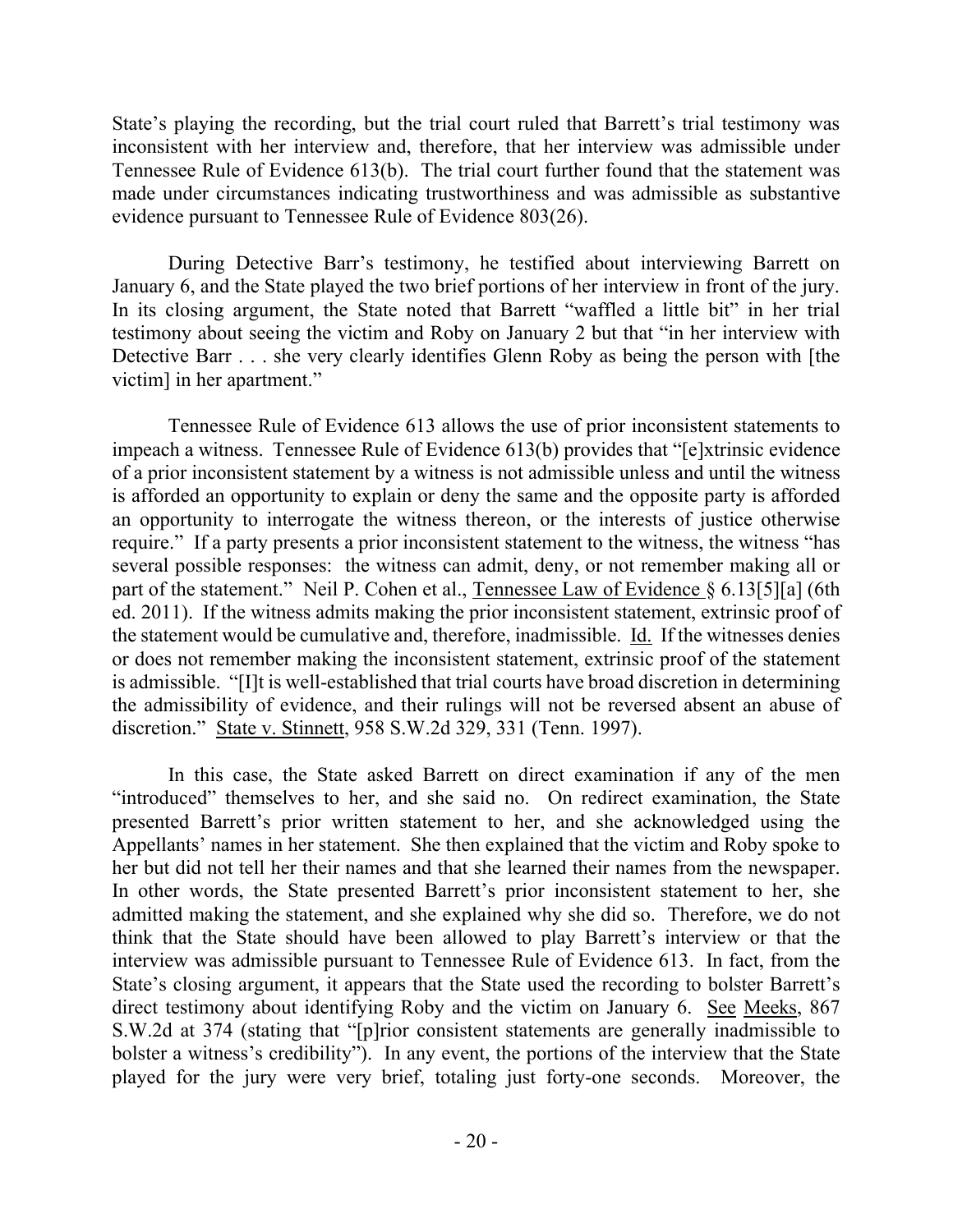remaining evidence against Roby was overwhelming. Therefore, we conclude that the trial court's error was harmless. See Tenn. R. App. P. 36(b).

# D. Error Coram Nobis

Roby contends that the coram nobis court erred by denying his petition for a writ of error coram nobis. The State contends that the court properly denied the petition. We agree with the State.

Exactly one year after the jury convicted the Appellants, Roby filed a petition for a writ of error coram nobis based upon newly discovered evidence. In the petition, Roby claimed as follows: On the night of the victim's death, the victim met someone named "Rob" at a gas station. Rob later got into a fight with the victim, and Rob sent text messages to the victim before the victim's death. Roby did not know Rob's last name before trial but knew that someone named Rob had worked with the victim at Interstate Warehousing. Roby's attorney tried to find Rob but was unable to do so. After Roby's trial, Roby saw Rob in a Davidson County detention facility and informed his trial attorney of Rob's whereabouts "right away." Roby's trial attorney printed a "booking" photograph of Rob and showed it to Roby, and Roby verified that the photograph was of the man who had been in the fight with the victim. Roby asserted that if he had known Rob's identity before trial, he could have obtained information about the victim's death that would have resulted in a different judgment.

At a hearing on the petition, David Hopkins testified that he began representing Roby at the time of Roby's arraignment and that he represented Roby at trial. About sixty days before trial, Roby gave Hopkins the name of the person who actually shot the victim. The coram nobis court asked how Roby knew the shooter's name, and Hopkins said Roby was present at the shooting. Roby provided Hopkins with the person's first name, Rob, and the name of Rob's employer, Interstate Warehousing, and Mr. Hopkins gave the information to his private investigator. The private investigator contacted Brian Blaylock at Interstate Warehousing, and Blaylock ended up testifying at trial. However, more than fifteen men named "Rob" or "Robert" worked at Interstate Warehousing, and the defense was never able to "narrow that down." Hopkins said that if he had known Rob's last name before trial, he "would have taken further steps." He did not consider contacting the police.

Hopkins testified that Roby was taken back to jail after the jury announced its verdict. Roby's father contacted Hopkins and told him that Rob had been "booked" into the jail and was in the cell next to Roby. Hopkins looked at the sheriff's department website and found Rob's photograph. Hopkins's investigator showed the photograph to Roby, and Roby identified Rob as the man who actually shot the victim. The coram nobis court asked Hopkins why Roby was with Rob and the victim at the time of the shooting, and Hopkins answered, "Um, he knew him from work and there was, I think, maybe going to be a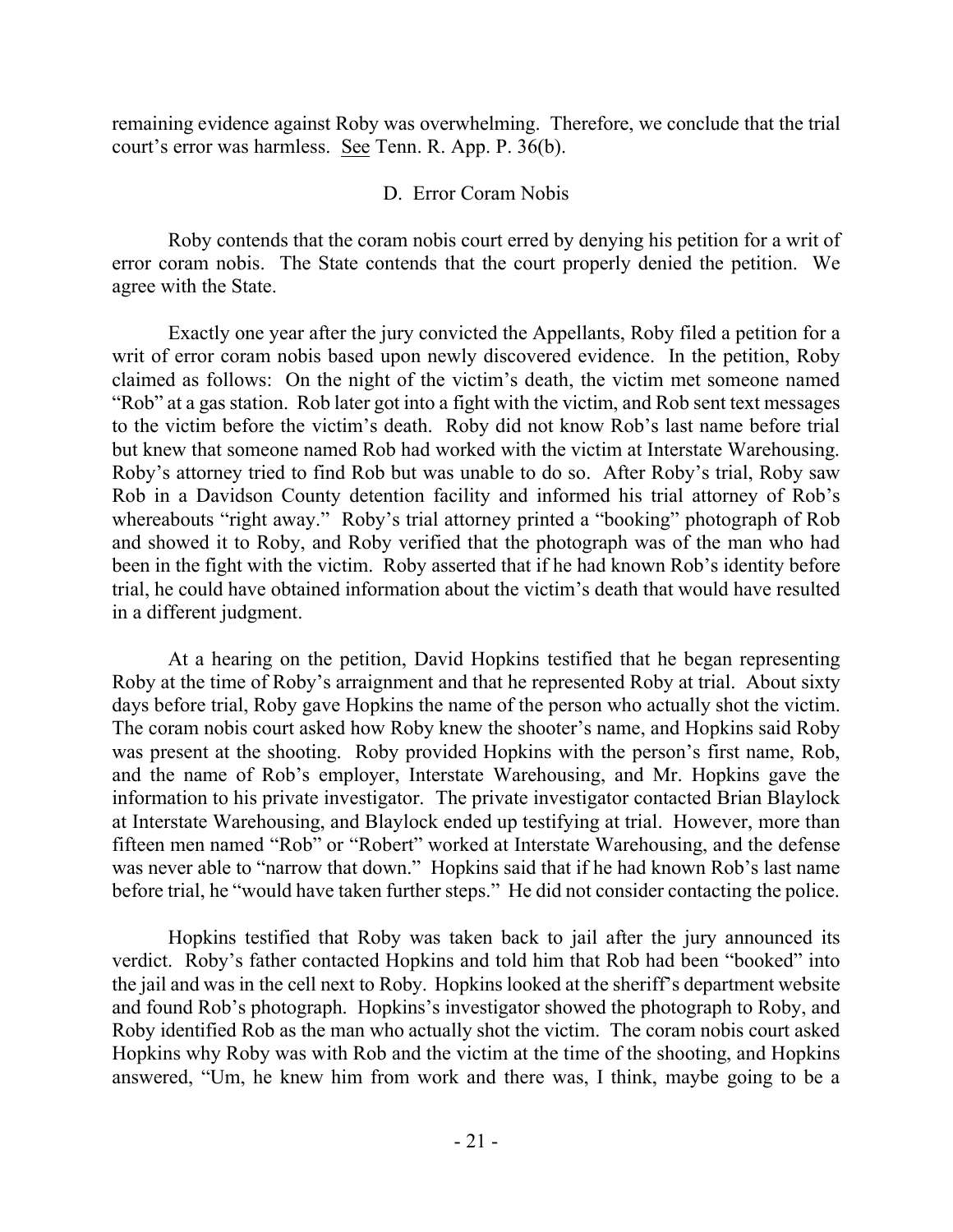robbery, I don't know." Hopkins said Allen "was simply driving them there and I don't think [he] knew much about what was going to go on."

Hopkins testified that Rob turned out to be a white male named Robert McMahon. The coram nobis court asked if Hopkins ever verified that McMahon worked at Interstate Warehousing, and Hopkins answered, "I don't recall if we got that far." Hopkins spoke with McMahon's attorney but ended up withdrawing from Roby's case. Upon questioning by the coram nobis court, Hopkins acknowledged that if Roby had tried to blame Rob McMahon for shooting the victim, Roby may have had to admit he was present when the victim was killed and may have been charged with first degree felony murder. Hopkins said he did not know if the victim's cellular telephone records linked the victim to Rob McMahon before the shooting. The coram nobis court asked, "So how valuable would it have been . . . to the defense to actually have a person to have investigated and subpoenaed?" Hopkins answered, "I think it might have been valuable for the purposes of trying to settle it, to negotiate it." He also stated that knowing Rob's last name before trial "may have" resulted in a different judgment.

On cross-examination by the State, Hopkins acknowledged that Roby knew about Rob's involvement in the victim's death on January 3, 2016, but did not tell him about Rob until July or August 2018. Hopkins also acknowledged that Roby's claim that Rob shot the victim was inconsistent with Roby's claim that Roby did not know anything about the victim's death. Finally, Hopkins acknowledged that Roby lied to the police when Roby told them that he was with his girlfriend on the night of January 2.

Roby testified that he heard Hopkins testify and that Hopkins "left out some parts and he mixed some parts up that I told him." The coram nobis court asked if Roby was present when the victim was shot, and Roby said no. He said he told Hopkins that Rob lived in Nashville and was "a white guy." He also told Hopkins what kind of car Rob drove. Roby said Hopkins "misconstrued" what Roby said about the victim's death and explained as follows: In the early morning hours of January 3, 2016, Roby, the victim, and Allen met with Rob so that the victim and Rob could conduct a drug transaction. The victim and Rob got into an argument, the victim "reach[ed] for something," and the victim and Rob "started wrestling." Roby "took off" and "jumped in the car." Roby told the victim to "come on," but the victim did not come to the car. Roby said, "And I was going to help him out, but a light came on in the house and I didn't. I wasn't trying to deal with this after the situation that just transpired in [Smyrna]." Roby left the victim on Old Smith Springs Road and heard gunshots. He stated that only a drug transaction was supposed to occur and that he and Allen did not know Rob was going to shoot the victim. He said he waited to tell Hopkins that Rob was the actual shooter because "I didn't want to tell on nobody."

Roby testified that Rob used to work with him and the victim at Interstate Warehousing but that Rob "got fired some months before." On the day the jury convicted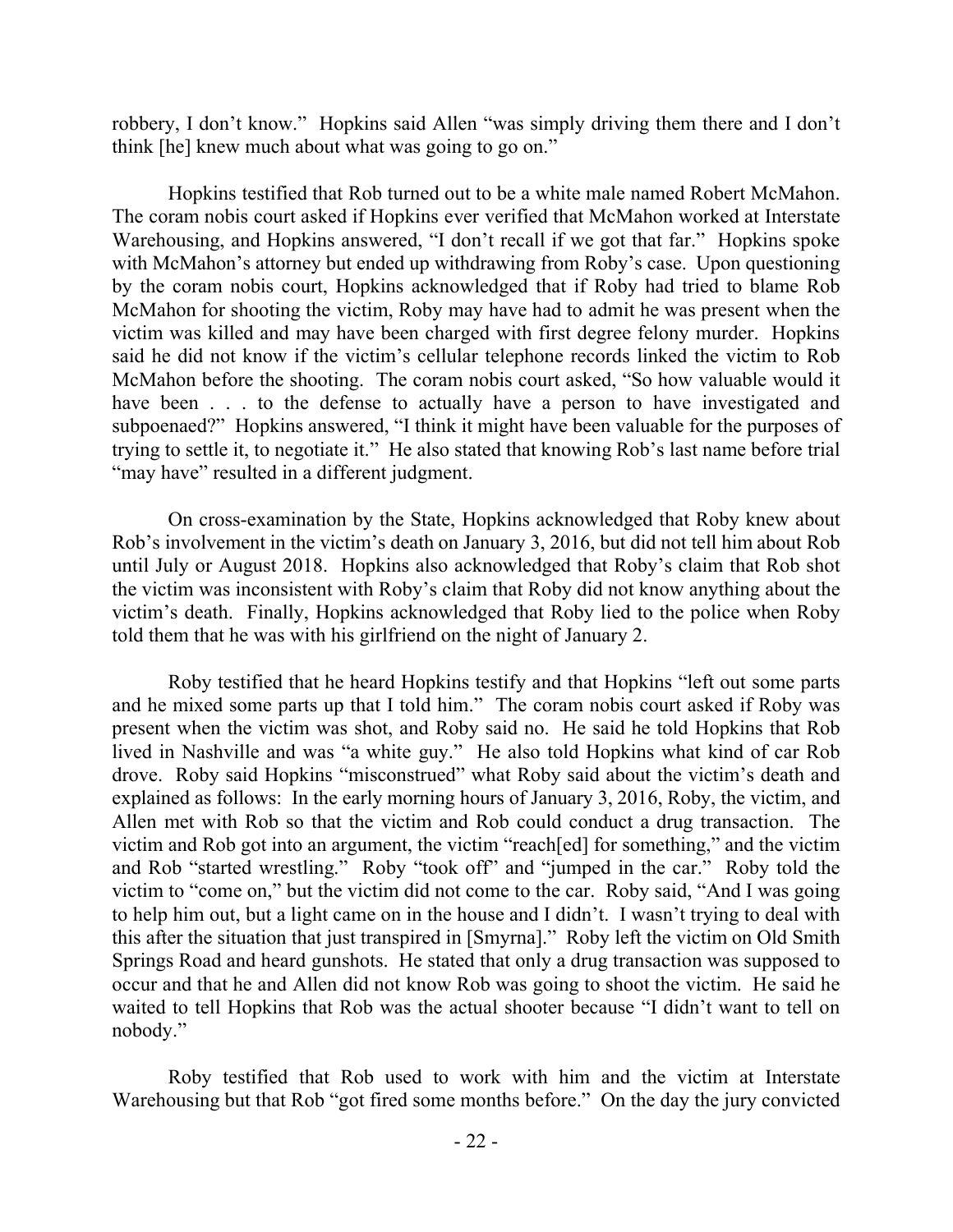Roby, Roby returned to jail and saw Rob in one of the "pods." Roby contacted his father, and his father contacted Hopkins.

On cross-examination, Roby testified that he withheld information about the shooting from Hopkins but denied lying to Hopkins. He acknowledged that if he had told the police about Rob, they could have helped him find Rob. He also acknowledged sending texts to Allen in which Roby asked for a favor and in which Roby said he needed to "get rid" of the victim. Roby explained that the victim was intoxicated and acting belligerent on the night of January 2 and that he did not want to be around the victim. Roby acknowledged that Allen gave a statement to police in which Allen claimed he saw Roby shoot the victim.

In a written order, the coram nobis court first found that the petition did not raise a claim of newly discovered evidence because Roby allegedly knew at trial that Rob was the actual shooter; Roby just did not know Rob's last name. The coram nobis court noted that Roby claimed to have known about Rob more than two years before trial and that Roby did not to bring the information to anyone's attention until two months before trial. The court then found Roby not credible. The court again noted that Roby waited until two months before trial to tell his attorney about Rob and stated that Roby had a "history of lying in relation to this case, both to the police and to his attorney." The court said Roby's attempt to explain the incriminating evidence against him was "simply incredible" and "defies logic." Accordingly, the coram nobis court denied the petition.

The writ of error coram nobis is codified in Tennessee Code Annotated section 40- 26-105 and provides as follows:

There is hereby made available to convicted defendants in criminal cases a proceeding in the nature of a writ of error coram nobis, to be governed by the same rules and procedure applicable to the writ of error coram nobis in civil cases, except insofar as inconsistent herewith. . . . Upon a showing by the defendant that the defendant was without fault in failing to present certain evidence at the proper time, a writ of error coram nobis will lie for subsequently or newly discovered evidence relating to matters which were litigated at the trial if the judge determines that such evidence may have resulted in a different judgment, had it been presented at the trial.

Tenn. Crim. Ann. § 40-26-105(a), (b). Generally, a decision whether to grant a writ of error coram nobis rests within the sound discretion of the trial court. See State v. Hart, 911 S.W.2d 371, 375 (Tenn. Crim. App. 1995).

The writ of error coram nobis is a post-conviction mechanism that has a long history in the common law and the State of Tennessee. See, e.g., State v. Vasques, 221 S.W.3d 514, 524-26 (Tenn. 2007). The writ "is an extraordinary procedural remedy . . . [that] fills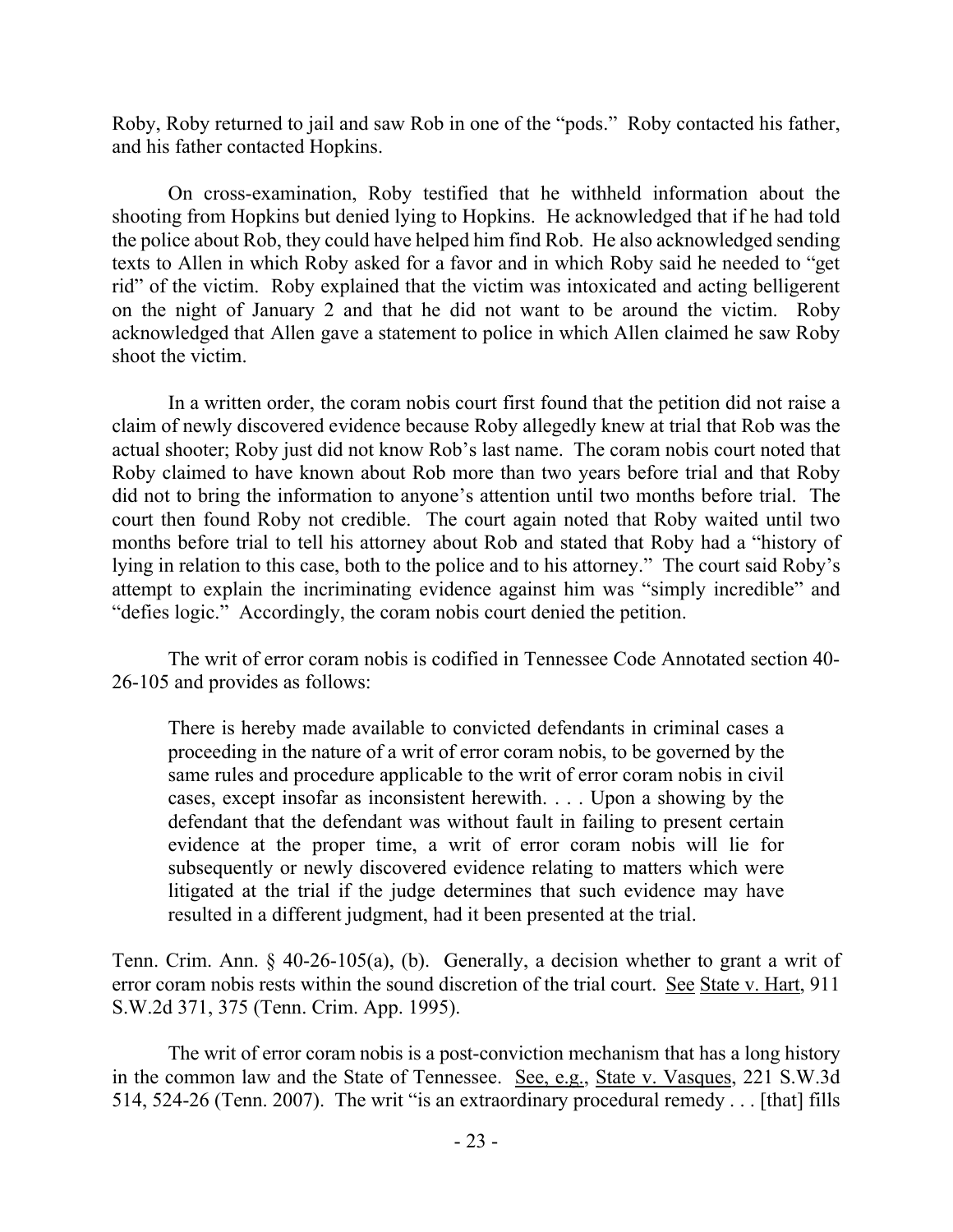only a slight gap into which few cases fall." State v. Mixon, 983 S.W.2d 661, 672 (Tenn. 1999) (emphasis omitted).

Our supreme court has outlined the procedure that a court considering a petition for a writ of error coram nobis is to follow:

[T]he trial judge must first consider the newly discovered evidence and be "reasonably well satisfied" with its veracity. If the defendant is "without fault" in the sense that the exercise of reasonable diligence would not have led to a timely discovery of the new information, the trial judge must then consider both the evidence at trial and that offered at the coram nobis proceeding in order to determine whether the new evidence may have led to a different result.

Vasques, 221 S.W.3d at 527 (emphasis omitted). In determining whether the new information may have led to a different result, the question before the court is "'whether a reasonable basis exists for concluding that had the evidence been presented at trial, the result of the proceeding might have been different.'" Id. (quoting State v. Roberto Vasques, No. M2004-00166-CCA-R3-CD, 2005 WL 2477530, at \*13 (Tenn. Crim. App. at Nashville, Oct. 7, 2005)).

We agree with the coram nobis court that Roby's information about Rob being the actual shooter is not newly discovered evidence within the meaning of the coram nobis statute because Roby knew about Rob at trial. In any event, the coram nobis court found Roby not credible and, therefore, was not satisfied as to the veracity of the evidence. Thus, we conclude that the coram nobis court did not abuse its discretion by denying the petition.

### E. Subpoena

In related argument, Roby claims that he was denied his right to subpoena witnesses because he told Hopkins two months before trial that he wanted Rob subpoenaed to trial. Granted, criminal defendants have a fundamental, constitutional right to the "compulsory attendance of witnesses under the Sixth Amendment of the United States Constitution, and Article I, Section 9, of the Constitution of Tennessee." State v. Smith, 639 S.W.2d 677, 680 (Tenn. Crim. App. 1982). In this case, though, Hopkins testified that he was unable to learn Rob's identity from the information Roby provided. He further stated that if he had known Rob's last name before trial, he "would have taken further steps." Therefore, we find no merit to Roby's claim that he was denied the right to subpoena witnesses.

F. Sufficiency of the Evidence

Allen claims that the evidence is insufficient to support his conviction. The State claims that the evidence is sufficient. We agree with the State.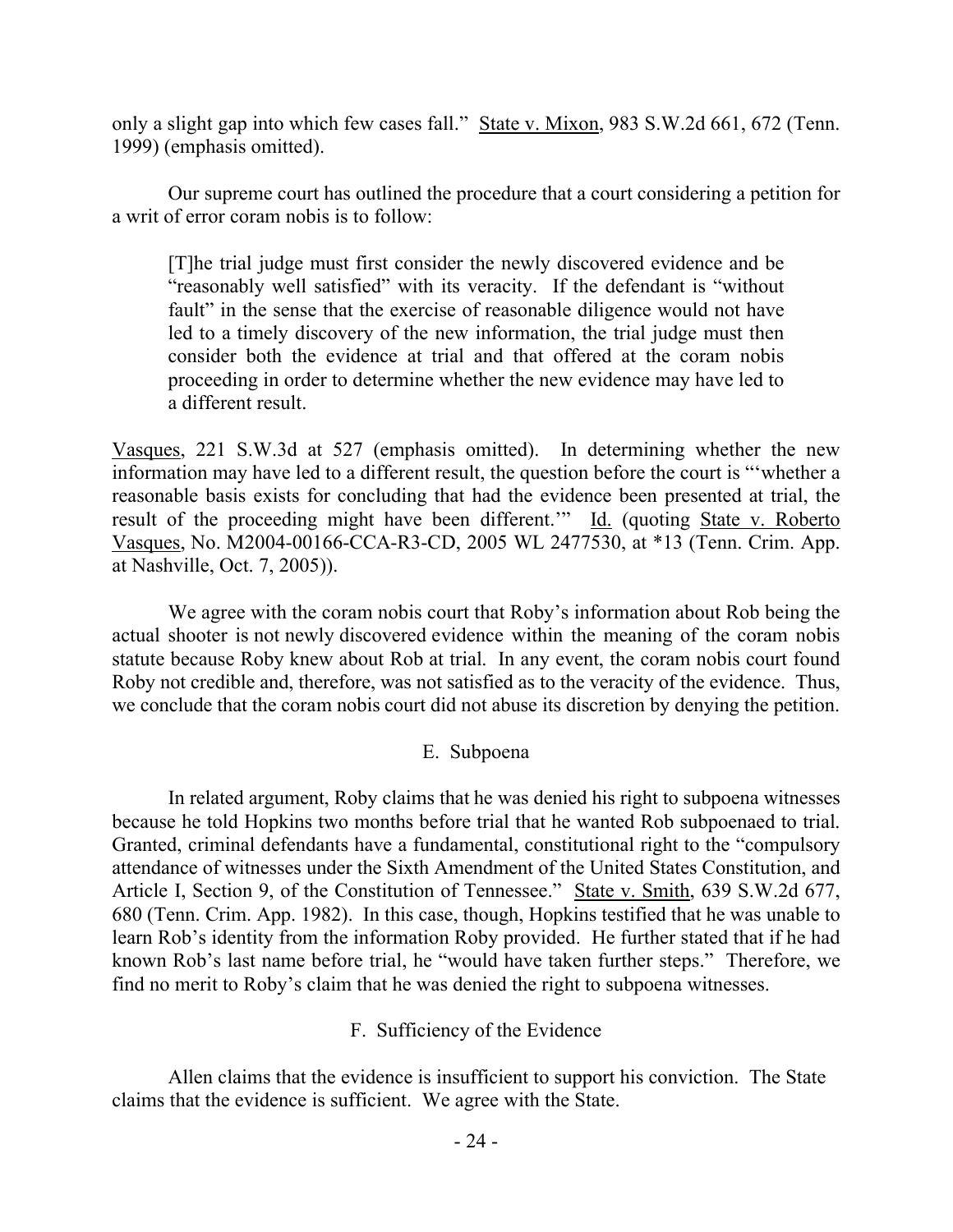When an appellant challenges the sufficiency of the convicting evidence, the standard for review by an appellate court is "whether, after viewing the evidence in the light most favorable to the prosecution, any rational trier of fact could have found the essential elements of the crime beyond a reasonable doubt." Jackson v. Virginia, 443 U.S. 307, 319 (1979); Tenn. R. App. P. 13(e). The State is entitled to the strongest legitimate view of the evidence and all reasonable or legitimate inferences which may be drawn therefrom. State v. Cabbage, 571 S.W.2d 832, 835 (Tenn. 1978). Questions concerning the credibility of witnesses and the weight and value to be afforded the evidence, as well as all factual issues raised by the evidence, are resolved by the trier of fact. State v. Bland, 958 S.W.2d 651, 659 (Tenn. 1997). This court will not reweigh or reevaluate the evidence, nor will this court substitute its inferences drawn from the circumstantial evidence for those inferences drawn by the jury. Id. Because a jury conviction removes the presumption of innocence with which a defendant is initially cloaked at trial and replaces it on appeal with one of guilt, a convicted defendant has the burden of demonstrating to this court that the evidence is insufficient. State v. Tuggle, 639 S.W.2d 913, 914 (Tenn. 1982).

A guilty verdict can be based upon direct evidence, circumstantial evidence, or a combination of direct and circumstantial evidence. State v. Hall, 976 S.W.2d 121, 140 (Tenn. 1998). "The jury decides the weight to be given to circumstantial evidence, and '[t]he inferences to be drawn from such evidence, and the extent to which the circumstances are consistent with guilt and inconsistent with innocence, are questions primarily for the jury.'" State v. Rice, 184 S.W.3d 646, 662 (Tenn. 2006) (quoting Marable v. State, 313 S.W.2d 451, 457 (Tenn. 1958)). "The standard of review 'is the same whether the conviction is based upon direct or circumstantial evidence.'" State v. Dorantes, 331 S.W.3d 370, 379 (Tenn. 2011) (quoting State v. Hanson, 279 S.W.3d 265, 275 (Tenn. 2009)).

First degree premediated murder is the "premeditated and intentional killing of [the victim]." Tenn. Code Ann. § 39-13-202(a)(1). ""[P]remeditation' is an act done after the exercise of reflection and judgment." Tenn. Code Ann. § 39-13-202(d). Although there is no concrete test for determining the existence of premeditation, Tennessee courts have relied upon certain circumstances to infer premeditation. See State v. Pike, 978 S.W.2d 904, 914 (Tenn. 1998). Specifically, the following factors have been used to support a jury's inference of premeditation: (1) the defendant's prior relationship to the victim which might suggest a motive for the killing; (2) the defendant's declarations of intent to kill; (3) the defendant's planning activities before the killing; (4) the manner of the killing, including the defendant's using a deadly weapon upon an unarmed victim, killing the victim while the victim is retreating or attempting escape, or killing the victim in a particularly cruel manner; (5) the defendant's demeanor before and after the killing, including a calm demeanor immediately after the killing. See Pike, 978 S.W.2d at 914- 915; Bland, 958 S.W.2d at 660.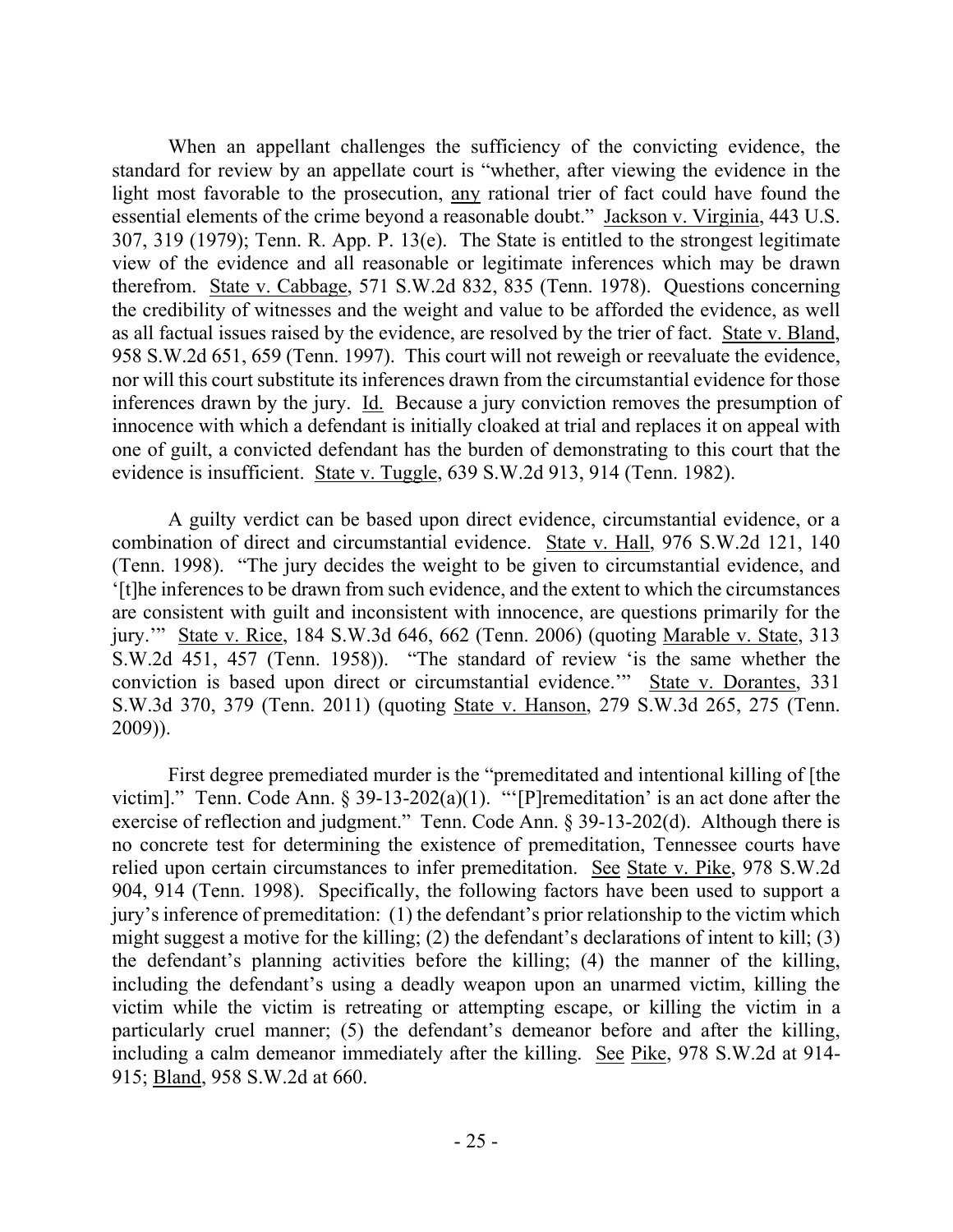"A person is criminally responsible as a party to an offense if the offense is committed by the person's own conduct, by the conduct of another for which the person is criminally responsible, or by both." Tenn. Code Ann. § 39-11-401(a). Criminal responsibility for the actions of another arises when the defendant, "[a]cting with intent to promote or assist the commission of the offense, or to benefit in the proceeds or results of the offense, . . . solicits, directs, aids, or attempts to aid another person to commit the offense." Tenn. Code Ann. § 39-11-402(2); State v. Lemacks, 996 S.W.2d 166, 170 (Tenn. 1999) ("As reflected in this case, criminal responsibility is not a separate, distinct crime. It is solely a theory by which the State may prove the defendant's guilt of the alleged offense . . . based upon the conduct of another person.").

Taken in the light most favorable to the State, the evidence shows that on the night of January 2, 2016, Roby and the victim robbed Dallas Padgett of marijuana in Smyrna. During the robbery, Roby shot Padgett in the chest with Roby's nine-millimeter handgun. Roby and the victim fled from the scene and went to Interstate Warehousing in Murfreesboro, where they were employed. Roby went inside the building while the victim waited outside. The two men then went to Rebekkah Barrett's apartment and the Walmart near her apartment. At Walmart, they bought nine-millimeter ammunition and a new cellular telephone for the victim. While the victim was paying for the ammunition, Roby texted his friend, Allen, that he needed "a favor" from Allen. Allen asked what Roby needed, and Roby responded that he had to "get rid" of the victim and that he was trying to get the victim "drunk." Allen asked what Roby wanted him to do. Roby responded that he wanted to get the victim somewhere "isolated" and that he was buying "shells" in Walmart. Indeed, the proof showed that Roby and the victim were in Walmart buying nine-millimeter ammunition while Roby was texting Allen. Allen responded to Roby's text and wanted to know the "plan." Roby and the victim left Walmart and drove to Allen's apartment. Roby continued texting Allen. In the texts, Roby advised Allen that "he told" and that detectives were looking for Roby at Interstate Warehousing.

Call detail records for the victim's, Roby's, and Allen's cellular telephones showed that at 12:30 a.m. on January 3, the three men were in Murfreesboro. Shortly thereafter, though, they got into Victoria Robertson's car and traveled on Interstate 24 toward Nashville. At 1:05 a.m., residents on Old Smith Springs Road in Nashville heard multiple gunshots. A car sped away from the scene, and one of the residents saw an object in her yard that looked like a "dumped" Christmas tree. That object turned out to be the victim's body. After the shooting, Roby and Allen returned to Allen's apartment in Murfreesboro. Robertson testified that the Roby and Allen left with the victim but returned without him and that Roby and Allen were acting "[f]ine, normal" when they returned. Microanalysis of the projectiles and shell casings found in Smyrna and Nashville showed that Roby's nine-millimeter handgun was used to shoot the victim.

Citing State v. Terrance Heard, No. W2001-02605-CCA-R3-CD, 2003 WL 22718439, at \*19 (Tenn. Crim. App. at Jackson, Nov. 6, 2003), Allen contends that his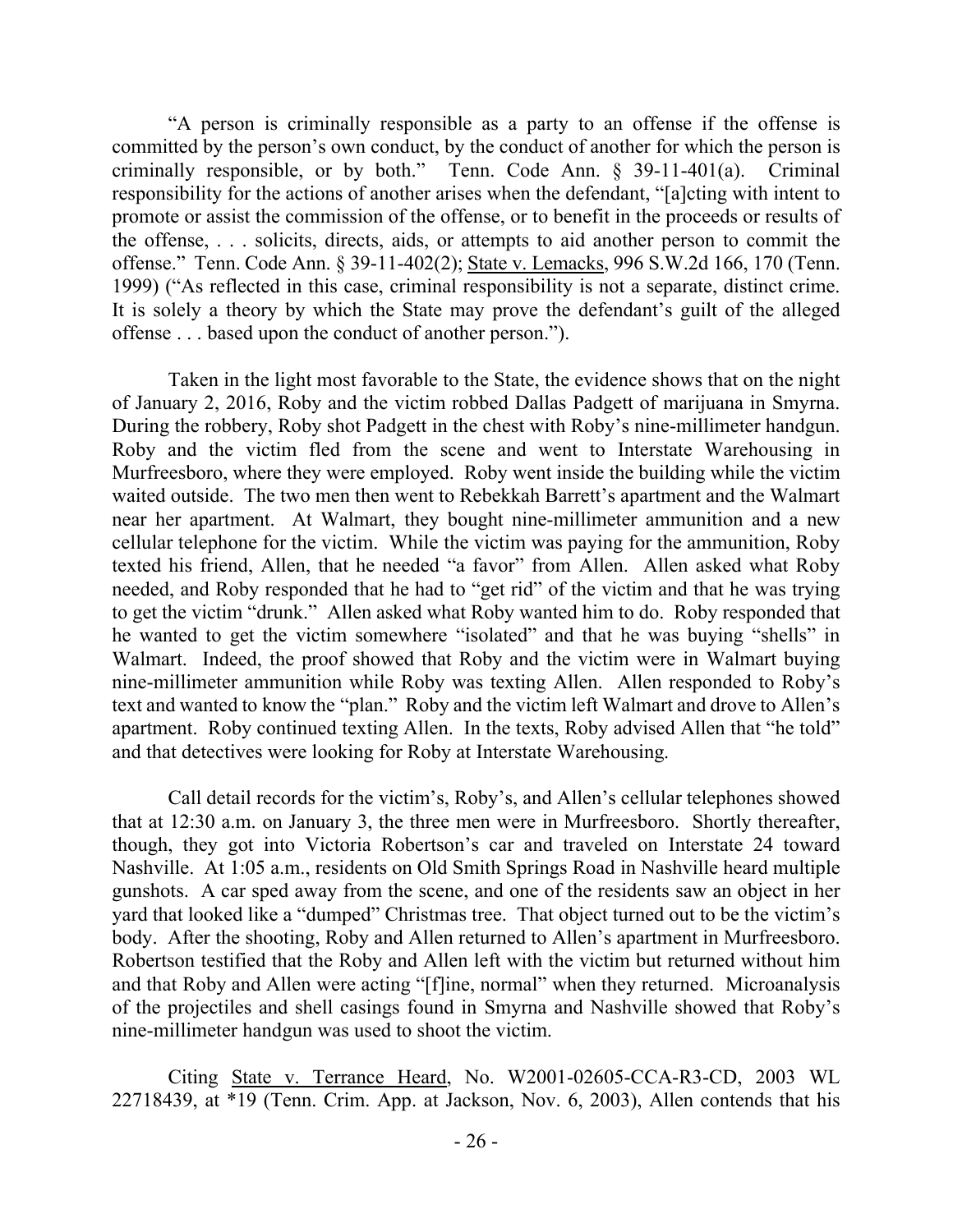mere presence at the scene when the victim was killed was not enough to convict him of first degree premediated murder. However, the evidence shows that Allen was more than merely present. When Roby texted Allen that he wanted to get rid of the victim, Allen asked what Roby wanted to him to do and told Roby to let him know the "plan." Roby's texts to Allen revealed that Roby planned to get the victim intoxicated and take him to an isolated location. Roby also advised Allen that he was buying shells, which showed that Roby planned to shoot the victim. Allen, knowing that Roby was planning to shoot the victim, later used his girlfriend's car to drive Roby and the victim to Old Smith Springs Road, a dead-end street. Roby shot the victim ten times, and Allen drove Roby back to Murfreesboro.

During the jury instruction for criminal responsibility, the trial court instructed that

mere presence during the commission of the offense is not sufficient to support a conviction. Before you find the defendant guilty of being criminally responsible for said offenses committed by the conduct of another, you must find that all the essential elements of said offenses have been proven by the state beyond a reasonable doubt.

Given the evidence in this case, a reasonable jury could have concluded that Allen was well-aware of Roby's plan to kill the victim and assisted Roby in that plan. The evidence against Roby was overwhelming, and the evidence against Allen was strong. Therefore, we have no hesitation in concluding that the evidence is sufficient to support both of their convictions.

# G. Photographs

Finally, the Appellants contend that the trial court erred by allowing inflammatory crime scene and autopsy photographs into evidence. The State argues that the trial court did not err. We agree with the State.

At trial, the Appellants objected to the admissibility of certain crime scene and autopsy photographs. Prior to Tamera Hawkins's testimony, the trial court addressed the admissibility of four photographs taken of the victim's body on Old Smith Springs Road. The first photograph showed the victim, from just below his clothed buttocks to his head, lying face-down on the ground with blood on the right side of his face. The second photograph showed the victim's left hand, which was holding a cellular telephone, and his back. The victim was wearing the black hoodie with animal-print sleeves. The third photograph showed the victim's bare stomach; money and a charger, which the police found in his pockets, were on his stomach. The fourth photograph showed the victim's lower body, and he was wearing black boots.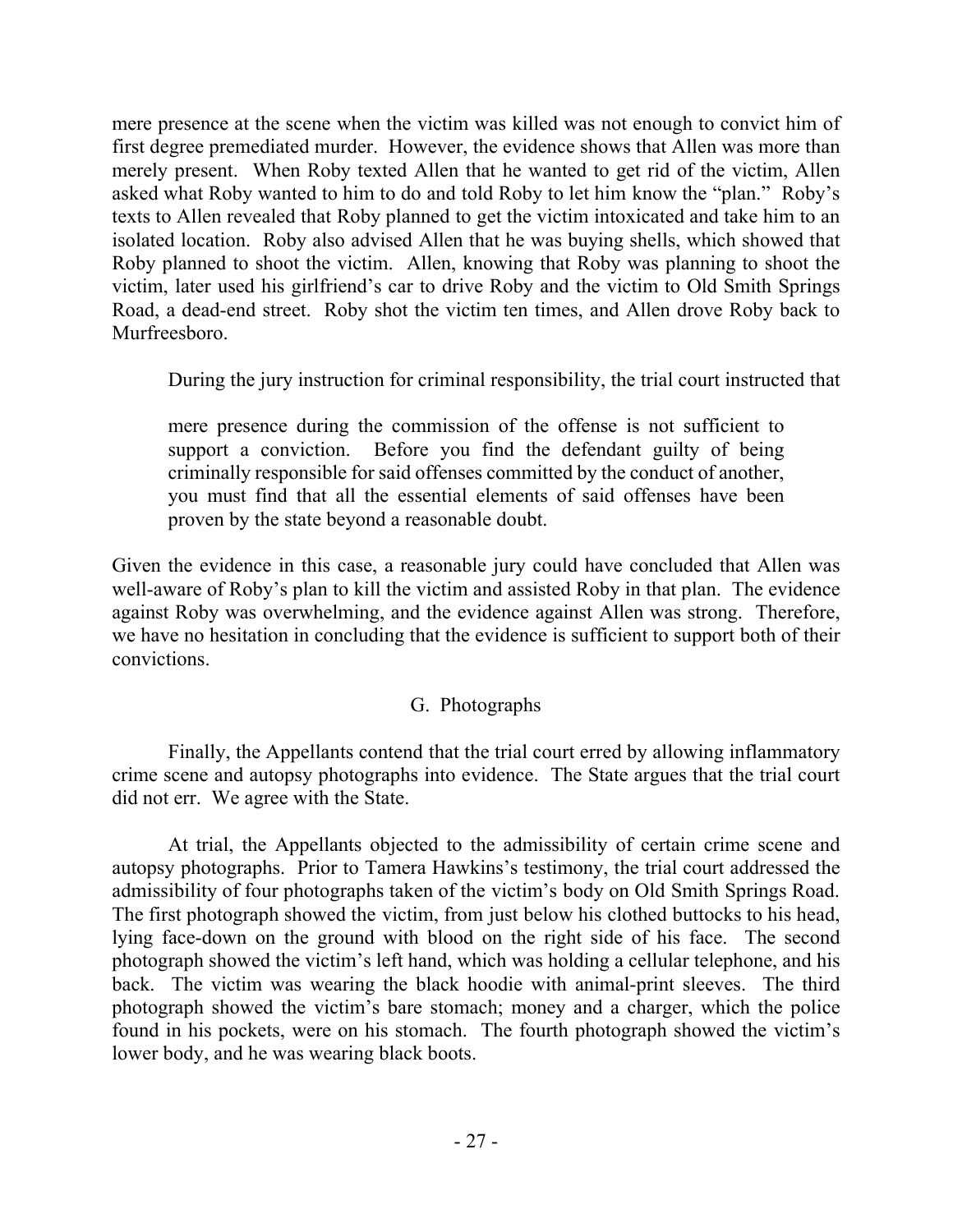Counsel for Roby offered to stipulate that the victim was found with the telephone in his hand and was found wearing the black boots, making the introduction of those photographs into evidence unnecessary. The State argued that the photographs were relevant to show the location and position of the victim's body, that the victim was unarmed, and that he was wearing Roby's boots. The trial court ruled that the photographs were relevant to issues at trial, that they were not unduly gruesome, and that the probative value of the photographs was not substantially outweighed by the danger of unfair prejudice. Officer Rosenfeld testified about the photographs, and the State introduced them into evidence during his testimony.

During Dr. Lewis's testimony, the trial court held a jury-out hearing to consider the admissibility of photographs taken during the victim's autopsy. In the hearing, Dr. Lewis testified that the autopsy photographs would be "very helpful" to her in explaining her autopsy report and the locations of the gunshot wounds to the jury. On cross-examination by counsel for Roby, Dr. Lewis testified that "I can verbalize it" but that "it's more easily understood with the photographs." Counsel for Roby argued that the probative value of the photographs was substantially outweighed by the danger of unfair prejudice and offered to "stipulate to the facts shown in the photographs." The trial court noted that autopsy photographs "can be traumatic" for jurors but stated, "The doctor's indicated that, yes, words can describe, her diagram could describe, but she's indicated photos would be extremely helpful in describing, for example, the stippling or whatever she's going to describe in terms of the gunshot residue. Photos can best show that." The trial court found that the photographs were highly probative to show the number of gunshot wounds and the locations of the wounds. The trial court ruled that the probative value of the evidence was substantially outweighed by the danger of unfair prejudice as to one of the autopsy photographs but not the others. Thus, the trial court ruled that those photographs were admissible.

"The general rule . . . is that photographs of a murder victim's body are admissible if they are 'relevant to the issues on trial, notwithstanding their gruesome and horrifying character.'" State v. Carter, 114 S.W.3d 895, 902 (Tenn. 2003) (quoting State v. Banks, 564 S.W.2d 947, 950-51 (Tenn. 1978)). Relevant evidence is "evidence having any tendency to make the existence of any fact that is of consequence to the determination of the action more probable or less probable than it would be without the evidence." Tenn. R. Evid. 401. However, even relevant photographs may be excluded if their probative value is substantially outweighed by the danger of unfair prejudice to the defendant. Tenn. R. Evid. 403; Banks, 564 S.W.2d at 951. The decision regarding the admissibility of photographs lies within the sound discretion of the trial court and that ruling will not be overturned on appeal absent a clear showing of an abuse of that discretion. Banks, 564 S.W.2d at 949; State v. Lacy, 983 S.W.2d 686, 694 (Tenn. Crim. App. 1997).

Here, the crime scene photographs were neither gruesome nor horrifying. Moreover, they were relevant to show the position in which the victim's body was found,